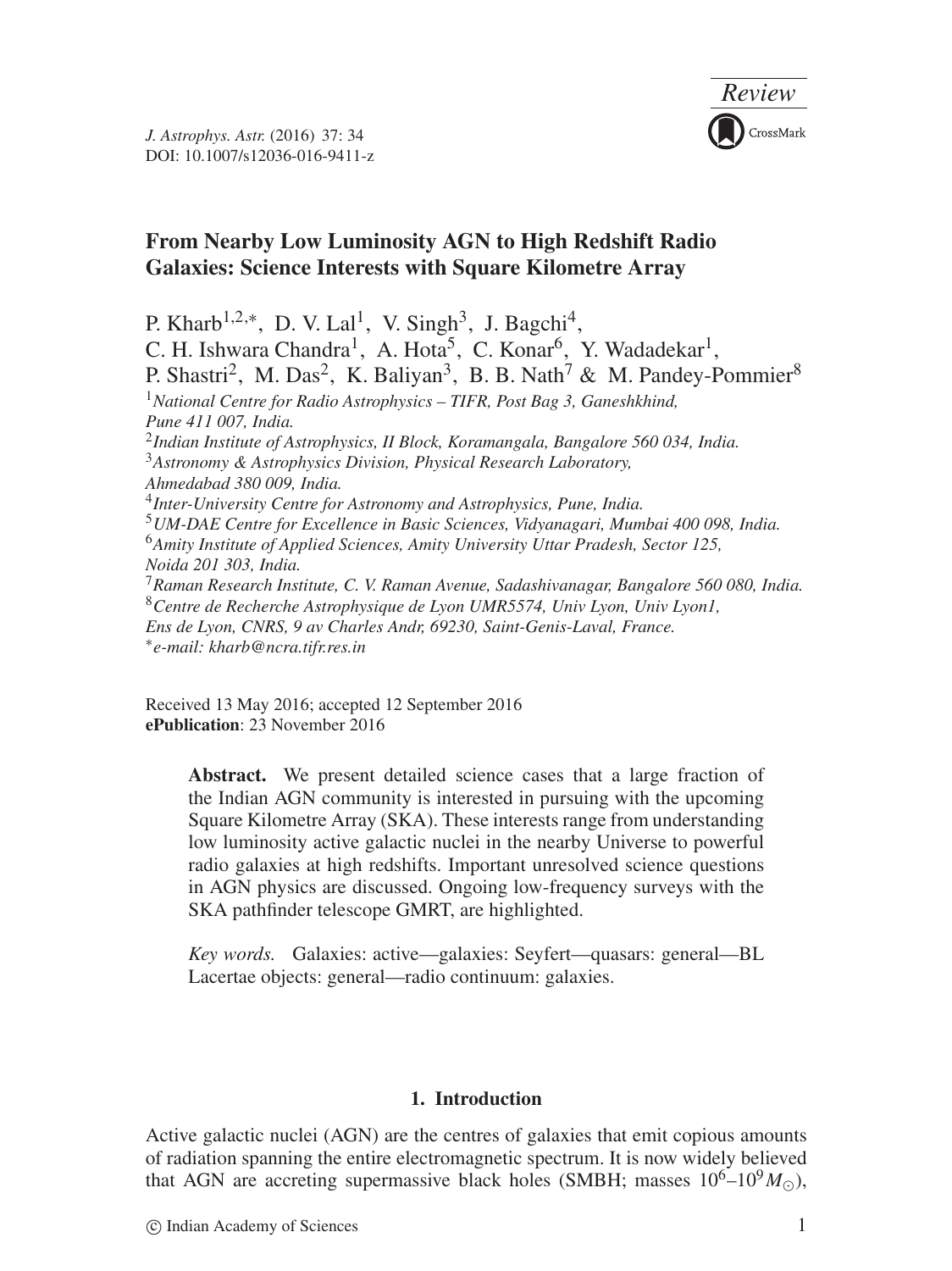where the enormous energy is the outcome of the release of gravitational potential energy (Lynden-Bell 1969; Ho & Kormendy 2000). Somewhere in the interface between the SMBH and the accretion disk, bipolar jets or outflows are launched (e.g., Rees *et al.* 1982). The details of the launch mechanism are still unclear, although magnetic fields are widely believed to be instrumental in the production and collimation of these outflows (Blandford & Znajek 1977; McKinney 2006; Tchekhovskoy *et al.* 2011). Strong and prominent emission lines in the optical-infrared spectrum, which are considered to be the hallmark of AGN, are produced in fast-moving gas clouds around the black hole-accretion disk system (the 'central engine'): different cloud speeds and electron densities have led to the demarcation into broad and narrow line regions (BLR, NLR). The BLR in some AGN are obscured from certain lines of sight by a dusty torus or a warped accretion disk, giving rise to the classification of Type 1 (BLR and NLR visible) and Type 2 (NLR visible but BLR obscured), and a unified scheme that attempts to link the two types on the basis of orientation (Antonucci 1993; Netzer 2015). Seyfert Type 1s (with broad and narrow permitted emission lines in their spectra) and Type 2s (with only narrow permitted and forbidden lines in their spectra) are expected to be the same phenomenon, differing only in orientation.

The development of radio interferometry in the 1960s led to the discovery of kiloparsec-scale jets in AGN. Large-scale jets that are observed in only about 15−20% of AGN, emit at radio frequencies via the synchrotron process. Highly energetic electrons in these jets sometimes emit optical and X-ray synchrotron photons as well (Sparks *et al.* 2000; Worrall *et al.* 2001; Harris & Krawczynski 2006). It was first pointed out by Fanaroff & Riley (1974) that kiloparsec-scale jets in radio galaxies exhibited primarily two radio morphologies: the Fanaroff-Riley (FR) Type I galaxies had broad jets that flared into diffuse radio plumes/lobes, while the FR Type II galaxies had collimated jets that terminated in regions of high surface brightness called 'hot spots' with the back-flowing plasma or the plasma left behind by the advancing jet, forming the radio lobes. The total radio power of the FRI and FRII sources also differed: the dividing line at 178 MHz was at  $L_{178} \simeq 2 \times 10^{25}$  W Hz<sup>-1</sup>, with the FRII sources being more radio powerful. The FR dichotomy is one of the major unresolved problems in jet astrophysics: it is not clear why the jets in FRIIs are powerful enough to produce hot spots, while they apparently lack power in FRIs. Differences in the mass or spin of the SMBH, accretion rate and/or mode, jet-medium interaction, host galaxy type and the galactic environments, are some of the explanations put forward to explain the FR dichotomy (Prestage & Peacock 1988; Baum *et al.* 1995; Meier 1999; Hardcastle *et al.* 1849).

The radio-loud unified scheme proposes that BL Lac objects are the pole-on counterparts of FRI radio galaxies while the radio-loud quasars are the pole-on counterparts of FRII radio galaxies (Urry & Padovani 1995). BL Lacs and quasars are collectively referred to as 'blazars'. Rapid variability at all wavelengths, high degrees of polarization and superluminal jet motion, which are all the defining characteristics of blazars, are fully consistent with the suggestion of relativistic jets pointing close to our line-of-sight. Spectral energy distributions (SEDs) generated from multiwavelength studies of these blazars have revealed interesting trends: the synchrotron emission peaks at sub-mm to IR ( $v \sim 10^{13} - 10^{14}$  Hz) for the low frequency-peaked BL Lacs (LBLs) and flat-spectrum radio quasars (FSRQs), while they peak at UV to X-rays ( $v \sim 10^{17}-10^{18}$  Hz) for the high frequency-peaked BL Lacs (HBLs)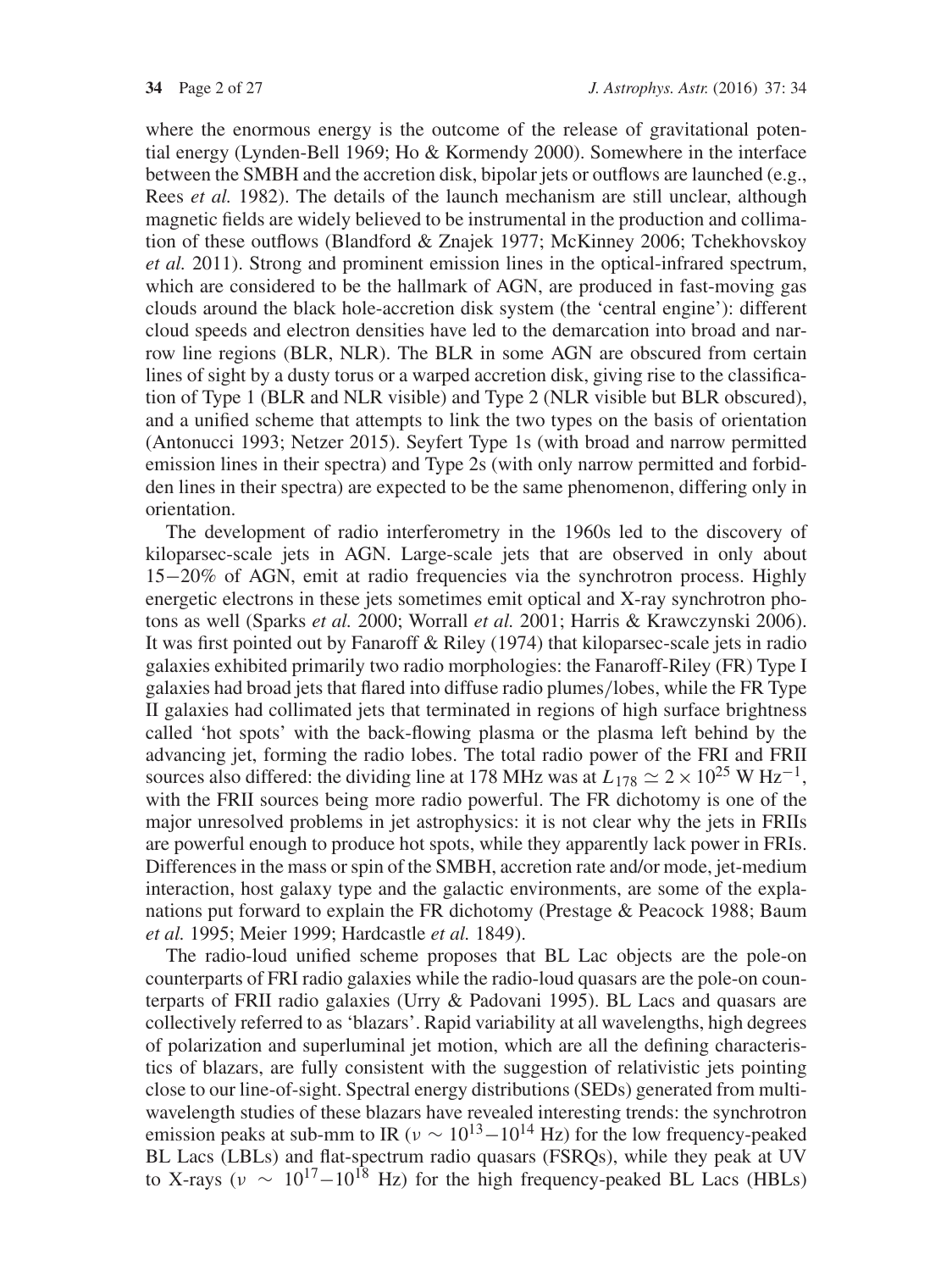(Padovani & Giommi 1995). Sambruna *et al.* (1996), Fossati *et al.* (1998) and others have suggested that there are intrinsic differences in the physical parameters of these blazar sub-classes, with HBLs having higher magnetic fields/electron energies and smaller sizes than LBLs and FSRQs.

The vast majority of AGN however, do not exhibit powerful radio jets or outflows. Seyfert galaxies and  $LINERs<sup>1</sup>$  fall under this category. Kellermann *et al.* (1989) classified AGN into the 'radio-loud' and 'radio-quiet' categories on the basis of their ratio  $(R)$  of radio flux density at 5 GHz to optical flux density in the B-band: R was  $\ll$ 10 for radio-quiet AGN. Differences in black hole masses, spins, accretion rates/modes, have been proposed to explain the radio-loud/radio-quiet divide (Laor 2000; Tchekhovskoy *et al.* 2010; Sikora *et al.* 2007; Garofalo 2013; Lal & Ho 2010). According to the 'spin paradigm', powerful radio jets originate near rapidly spinning accreting SMBH found in bulge-dominated systems, and are launched at relativistic speeds via the magnetohydrodynamic (MHD) Blandford-Znajek (BZ) mechanism (Blandford & Znajek 1977). Alternatively, in the Blandford-Payne (BP) mechanism (Blandford & Payne 1982), jet power is extracted from the rotation of the accretion disk itself, via the magnetic field threading it, without invoking a rapidly spinning black hole. However, in both the processes the intensity and geometry of the magnetic field near the black hole horizon strongly influences the Poynting flux of the emergent jet (Beckwith *et al.* 1180). This has given rise to the 'magnetic flux paradigm', which proposes that jet launching and collimation require strong magnetic flux anchored to an ion-supported torus of optically thin, geometrically thick, extremely hot gas with poor radiative efficiency (Sikora & Begelman 2013). In general, a radiatively efficient fast accretion mode (or 'quasar' mode) has typically been associated with a large fraction of 'radio-loud' AGN, while a radiatively inefficient slow accretion mode (or 'radio' mode) has typically been associated with 'radio-quiet' AGN (Croton *et al.* 2006; Best & Heckman 2012).

There is also evidence to suggest that galaxy mergers influence the radio-loudness of sources (Heckman *et al.* 1986; Deane *et al.* 2014). We know that galaxy mergers are an important phase of galaxy evolution (Schweizer 1982; Mihos & Hernquist 1996; Cox *et al.* 2006). Mergers are especially important at high redshifts, where the galaxy density was higher compared to the present Universe. As all massive galaxies are expected to harbour SMBH in their centres (Kormendy & Ho 2013), galaxy mergers are expected to lead to a large fraction of binary black hole systems. Such systems have so far, however, been identified in only a handful of sources (e.g., Deane *et al.* 2014; Müller-Sánchez *et al.* 2015). Radio sources that exhibit double peaks in their emission line spectra are good candidates for binary AGN (Liu *et al.* 2010; Rosario *et al.* 2011; Comerford *et al.* 2013). Sources exhibiting highly distorted jets and lobes are called X-shaped sources (Cheung 2007; Lal & Rao 2005, 2007). Galaxy mergers are likely to be driving gas into the centres of merging galaxies, thereby providing fuel to be accreted on to the black holes. Yet not all dual AGN candidates exhibit one or two sets of bipolar kiloparsec-scale jets. The reasons for this absence are important but unclear. The search for dual AGN and a multi-wavelength study of dual AGN candidates can provide a different but unique perspective on the close interplay between the central SMBH and its host galaxy.

<sup>&</sup>lt;sup>1</sup>Low-Ionization Nuclear Emission-line Regions.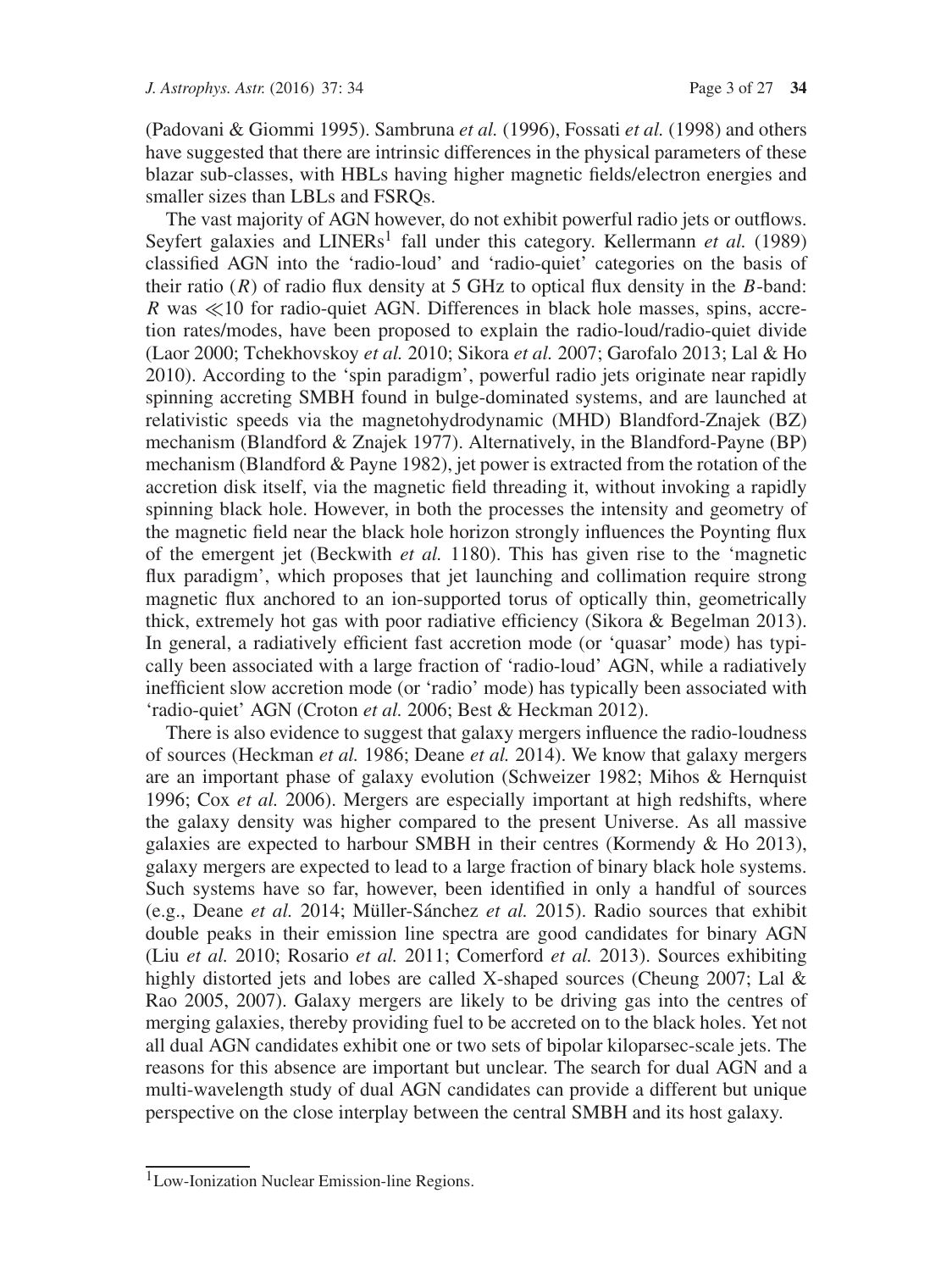One way to detect dual AGN is through the technique of Very Long Baseline Interferometry (VLBI). For VLBI, unconnected radio telescopes located in separate parts of the world, work together to produce a single large radio telescope with milliarsecond resolution. This translates to parsec-scales at the distance of the AGN we aim to study. One of the most robust detections of a binary black hole system have been made by Rodriguez *et al.* (2006) using multi-frequency VLBI. Moreover, multiepoch VLBI observations are now determining jets speeds in blazars, radio galaxies, Seyferts and LINERs (e.g. Ulvestad *et al.* 1999; Lister *et al.* 2009). These studies have found that the jets in radio-loud AGN are typically faster than those in radioquiet AGN. The reasons for the differences are not clear. Are jets being launched with different speeds by different mechanisms or are they getting slowed down by interacting with the surrounding medium? (e.g., Bicknell 1986; Laing & Bridle 2002). The role played by jet-medium interaction in jet propagation is another important unsettled question in jet astrophysics. Bent radio jets in radio galaxies residing in galaxy clusters demonstrate the significance of jet-medium interaction (e.g., O'Dea & Owen 1985; Lal *et al.* 2013), while VLBI observations suggest that jet differences occur close to the jet launching sites (e.g., Lister *et al.* 2009; Kharb *et al.* 2010).

High redshift radio galaxies (HzRGs) are known to reside in dense environments, and therefore, can be used as the tracers of (proto)clusters (Venemans *et al.* 2007; Galametz *et al.* 2012), as well as test cases for the study of jet-medium interaction. Since supermassive blackholes are essential ingredients of radio powerful AGN, the formation of SMBH at early epochs in the lifetime of the Universe, can also be probed with HzRGs. The host galaxies of HzRGs are among the most massive intensely star-forming galaxies and are believed to be progenitors of massive elliptical galaxies in the local Universe (McLure *et al.* 2004; Seymour *et al.* 2007). The radio luminosity function of HzRGs beyond redshift of 3 is poorly constrained. In fact, it is unclear whether there is a genuine dearth of HzRGs at  $z > 3$  or the observed deficiency is merely due to selection effects.  $H_{Z}RGs$  are also complementary to the emerging population of Lyman break galaxies at high redshifts, which are less massive by one to two orders of magnitude compared to the host galaxies of HzRGs. Therefore, the identification and study of HzRGs is important to understand the formation and evolution of galaxies at higher redshifts and in dense environments.

Over the last two decades, supermassive black hole scaling relationships have become very well-established for both dormant and accreting SMBH. A clear corollary is the strong coupling between the accretion processes that lead to a SMBH forming an AGN on the one hand, and star formation in their host galaxies on the other. When these accreting SMBH produce jets of plasma that reach hundreds of kpc, there is clearly feedback into the intra-cluster medium as well. AGN are thus key players in our cosmic history, but our physical understanding of the jet launch and feedback, has remained sketchy. SKA will be able to sample like never before the parameter space of not only luminosity, redshift, jet collimation, quenching, timedomain behaviour and the black hole mass ladder, but also of the life-span of AGN activity. In the sections ahead, we discuss the work that has been carried out in different science areas by a large fraction of the AGN community in India. Sections are divided around the key unresolved science questions in AGN physics. We describe how SKA will help in resolving these science questions. Details of upcoming SKA surveys and expected sensitivity levels are presented in Tables 1 and 2.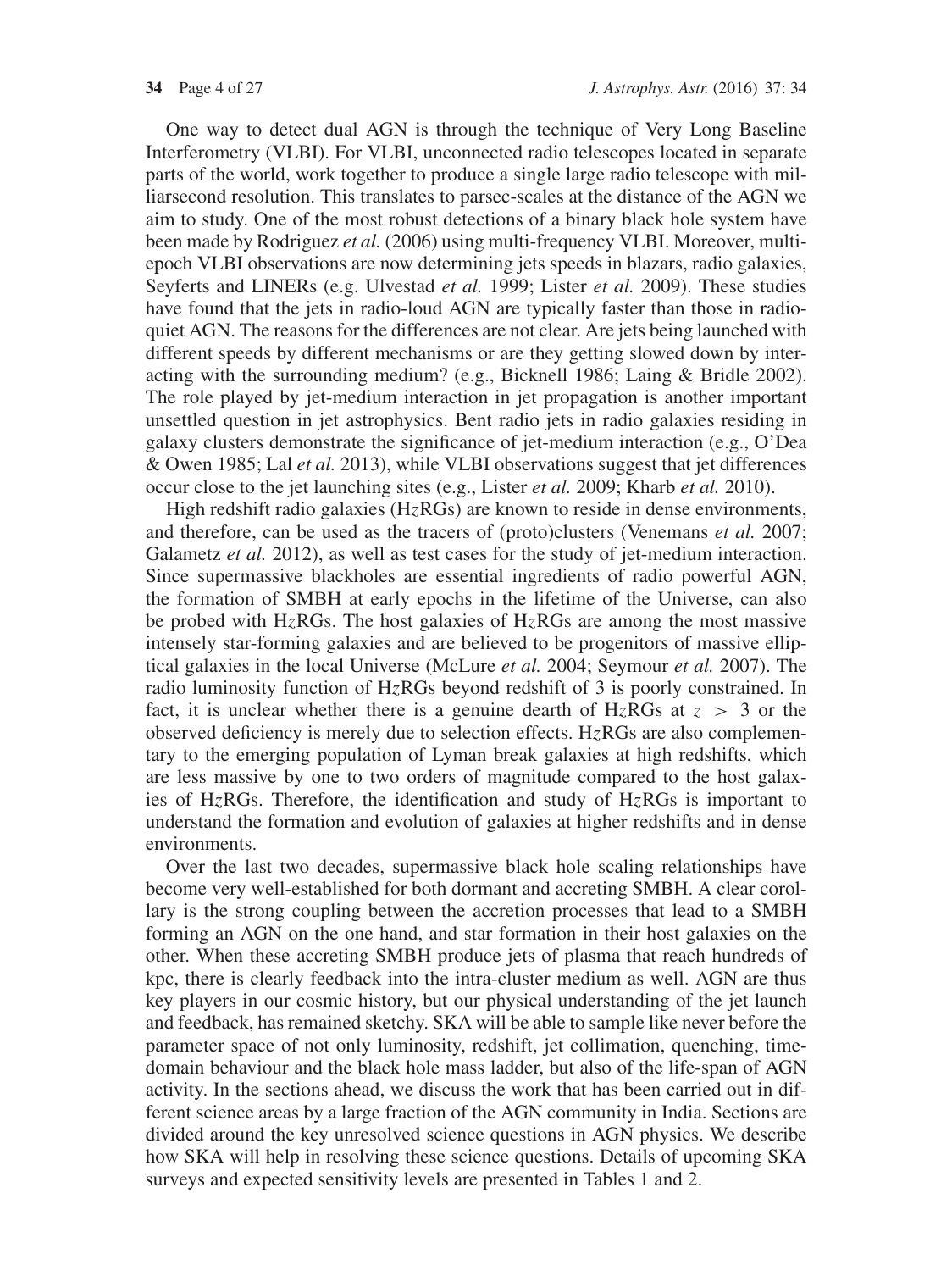|                      |                            | MeerKAT<br>$\nu$ (MHz)   | SKA-Now<br>$\nu$ (MHz)                              | SKA-Final<br>$\nu$ (MHz)         |
|----------------------|----------------------------|--------------------------|-----------------------------------------------------|----------------------------------|
| SKA1-LOW<br>SKA1-MID | Band 1<br>Band 2<br>Band 3 | 580-1015<br>$900 - 1670$ | $50 - 350$<br>$350 - 1050$<br>950–1760<br>1650-3050 | 475-875<br>795-1470<br>1650-3050 |

**Table 1.** SKA bands, including proposed changes in the low-frequency band definitions for SKA1-MID (Ref. ECP150027).

**Table 2.** Expected sensitivity levels of SKA bands.

|          |        | (MHz) | Bandwidth Field-of-view<br>$(\text{deg}^2)$ | rms noise<br>$(\mu Jy beam^{-1})$ |
|----------|--------|-------|---------------------------------------------|-----------------------------------|
| SKA1-LOW |        | 250   | 39                                          | $\sim$ 20 <sup>†</sup>            |
| SKA1-MID | Band 1 | 700   | 1.4                                         | $\sim$ 1.7                        |
|          | Band 2 | 810   | 0.35                                        | $\sim 0.8$                        |
|          | Band 3 | 1400  | 0.12                                        | $\sim 0.7$                        |

Note: The listed sensitivity levels are achievable in one hour of integration time.

†SKA1-LOW is limited by confusion noise. To circumvent this, one can use frequencies ≥200 MHz and eventually reach rms noise levels of  $\sim$ 10  $\mu$ Jy beam<sup>-1</sup>.

In this article, we have adopted the spectral index convention,  $S_v \propto v^{-\alpha}$ , where  $S_{\nu}$  is the flux density at frequency  $\nu$  and  $\alpha$  is the spectral index.

#### **2. Jet formation in AGN**

Comparing and contrasting sources that possess jets with those that do not, is crucial for learning about jet formation. We discuss below how the 'radio-loud/radio-quiet' divide can be, and is being tested on different fronts. First, sensitive radio observations are detecting kiloparsec-scale radio structures (KSRs) in Seyfert and LINER galaxies. These jets and lobes can extend from a kiloparsec to 10 kpc, or more. The host galaxies of these are typically lenticular or S0-type. Second, sensitive radio observations are detecting giant radio jets in spiral galaxies. Both these findings are challenging the previous well-accepted suggestions in the literature that large radio jets are only produced in elliptical galaxies, and not in spiral galaxies (McLure *et al.* 1999). In the next two sections, we discuss these points individually.

## 2.1 *KSRs in 'radio-quiet' Seyferts & LINERs*

Gallimore *et al.* (2006) have detected KSRs in > 44% of Seyfert galaxies belonging to the volume-limited CfA+12  $\mu$ m sample when observed with the sensitive D-array configuration of the VLA at 5 GHz. Singh *et al.* (2015b) found that >43% of Seyferts belonging to a sample derived from the VLA FIRST<sup>2</sup> and NVSS<sup>3</sup> surveys, possessed

<sup>2</sup>Faint Images of the Radio Sky at Twenty cm (Becker *et al.* 1995).

<sup>3</sup>NRAO VLA Sky Survey (Condon *et al.* 1693).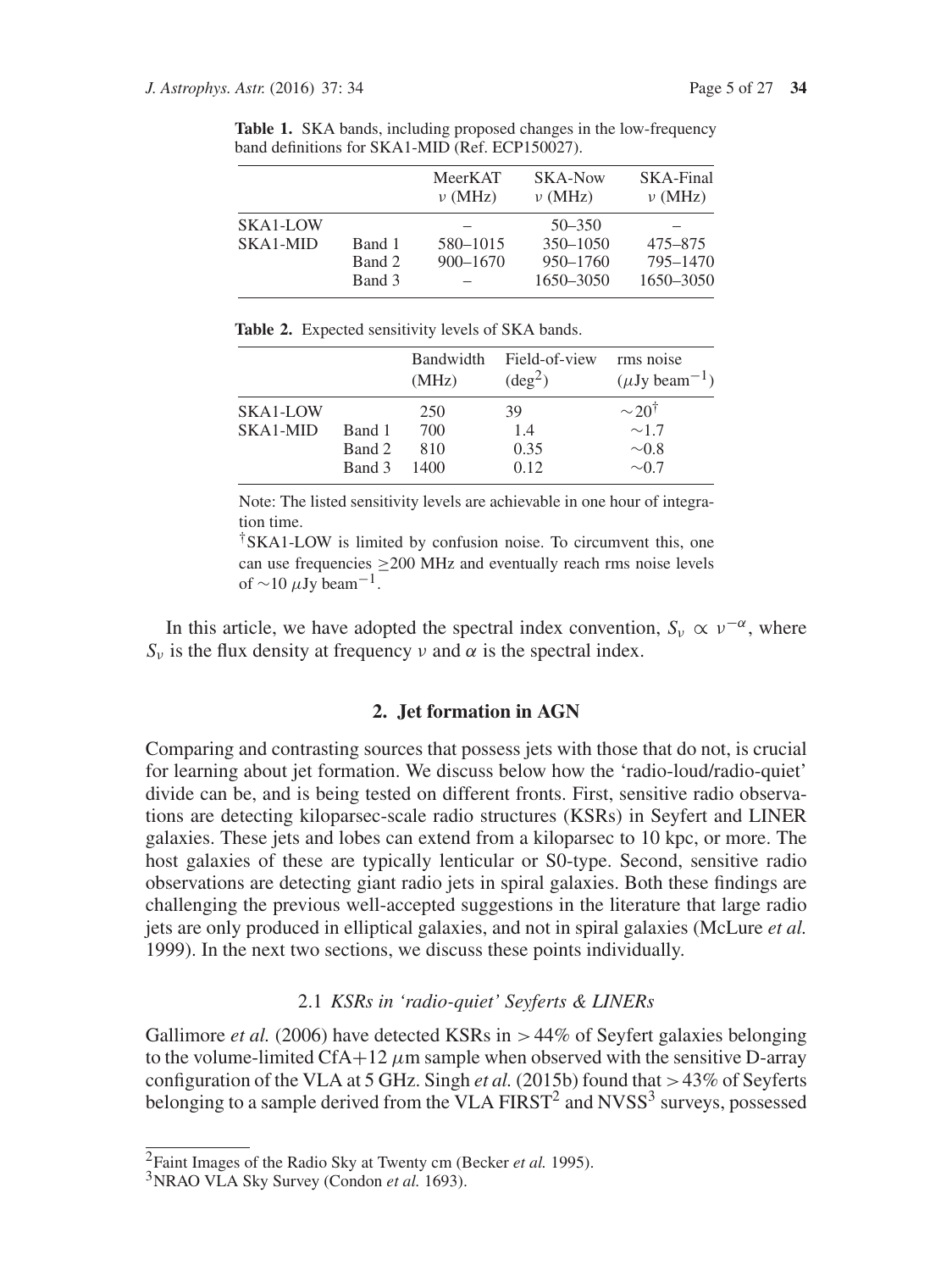KSRs. Low-frequency observations with the GMRT at 610 MHz are finding an even larger fraction of KSRs in Seyfert and LINER galaxies (>50%, Kharb *et al*. 2017).

While Seyfert galaxies have traditionally been categorised as 'radio-quiet' AGN, Ho & Peng (2001) have demonstrated that when the optical nuclear luminosities are extracted through high resolution observations (e.g., from the Hubble Space Telescope) and the galactic bulge emission is properly accounted for by using specialized software like GALFIT, then the majority of Seyfert galaxies shift into the 'radioloud' class. Kharb *et al.* (2014) have confirmed this trend in the extended 12  $\mu$ m Seyfert sample. Moreover, they found a continuous distribution in the radio-loudness parameters of Seyfert galaxies and low-luminosity FRI radio galaxies. From their FIRST+NVSS VLA study, Singh *et al.* (2015b) have found that ∼15% of their Seyfert/LINER sample fall under the 'radio-loud' category, following the definition of Kellermann *et al.* (1989).

We need to look closely at Seyferts with KSRs and low luminosity FRI radio galaxies with weak radio jets, which together constitute the low-luminosity 'intermediate' AGN population. If accurate black hole masses can be estimated for all low-luminosity 'intermediate' AGN, along with their core X-ray and radio luminosties, then they could be placed on the fundamental plane (e.g., Merloni *et al.* 2003), to see where they lie. If their fundamental plane is offset from the rest of the classical objects, it may suggest a new mode of disk-jet coupling in these sources.

To produce statistically robust results, studies like these are most efficiently carried out using large galaxy samples drawn from large area radio surveys. The SKA1-MID array has the potential to study weak KSRs in Seyfert, LINERs and lowluminosity FRI radio galaxies. The angular resolution that will be achieved ranges between  $0.4''$  at 1.4 GHz (Band 2) and  $0.07''$  at 8.3 GHz (Band 5). The three-tier survey at Bands 1 and 2 (1 and 1.4 GHz) will also be ideal for carrying out this study (see Table 1 in Prandoni & Seymour 2015). It is expected that SKA will detect a much larger number of radio-'intermediate' sources, that will fill the radio-loud/radio-quiet gap.

## 2.2 *Giant radio jets in spiral galaxies*

With the advent of sensitive low radio frequency telescopes like the GMRT and LOFAR, several giant radio jets (extents  $\gg$ 100 kpc) that are hosted in massive spiral galaxies, have been discovered (e.g., Ledlow *et al.* 1998; Hota *et al.* 2011; Bagchi *et al.* 2014; Mao *et al.* 2015; Singh *et al.* 2015a). The standard paradigm to explain the elliptical hosts of large radio galaxies, invokes the process of two large spiral galaxies merging into an elliptical (e.g., Schweizer 1986; Barnes & Hernquist 1992). In this process, the central supermassive black holes of each spiral galaxy also merge and grow in mass. Therefore, the discovery of a few spiral galaxies hosting large or giant radio galaxies suggest alternate ways (other than mergers) of creating conducive physical conditions for the formation of radio galaxies. If the central black hole can grow big and spin fast, under whatever circumstances, it may be possible to create large radio jets.

The first large radio galaxy hosted in a disk galaxy (J0315−1906) was found by Ledlow *et al.* (1998). Hota *et al.* (2011) reported the finding of the second such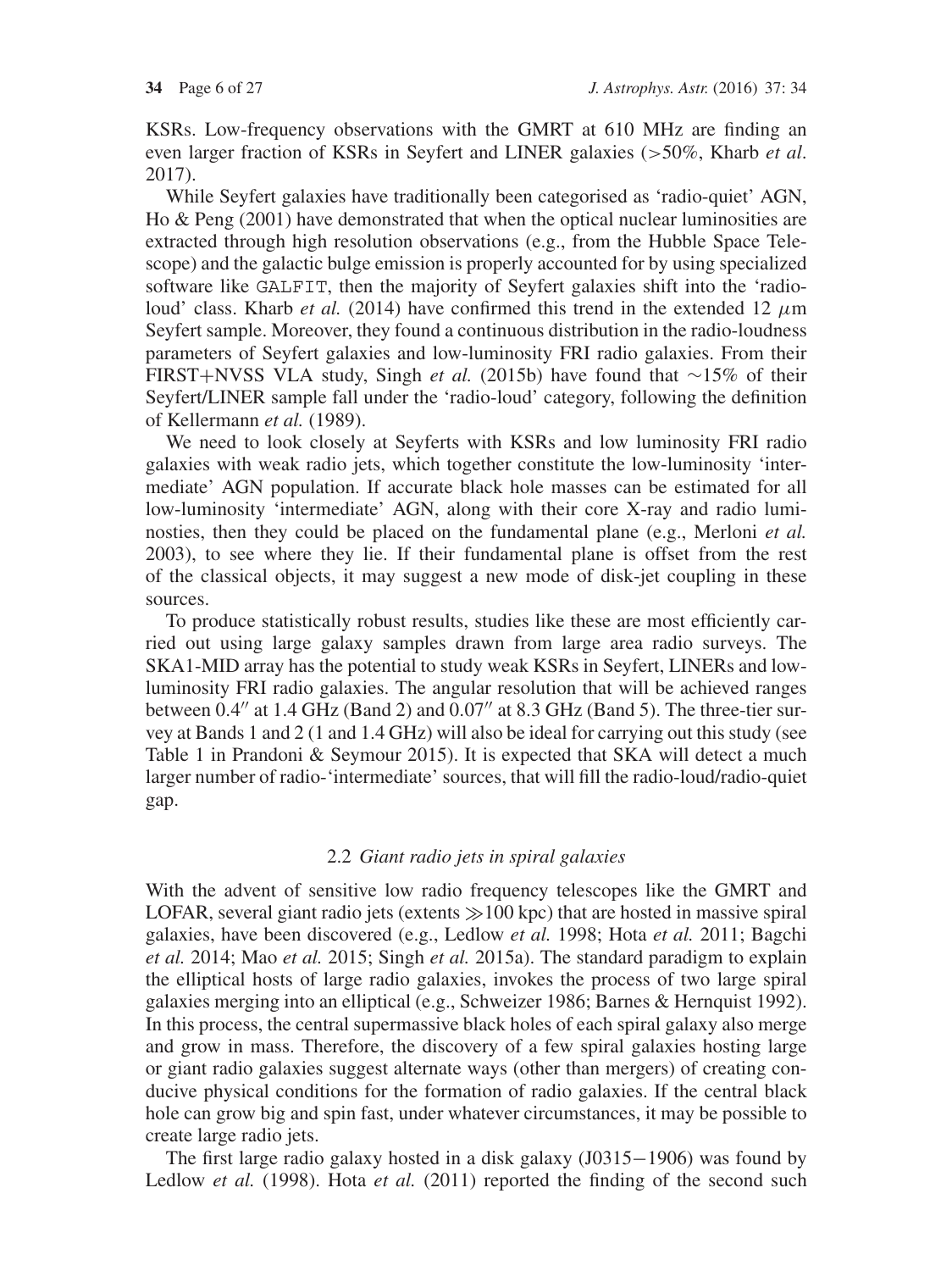

**Figure 1.** The composite image of Speca (Hota *et al.* 2011). The NVSS 1.4 GHz emission is in blue, while the GMRT 325 MHz emission is in red. The radio emission is superimposed on the optical image from SDSS. Inset shows the SDSS image of the host galaxy.

galaxy 'Speca' (SDSS J140948.85–030232.5; see Fig. 1), using SDSS,<sup>4</sup> NVSS and GMRT data. Recently, Bagchi *et al.* (2014) reported the case of a spiral host in the source J2345−0449 (see Fig. 2). With the help of web-based citizenscientists project (Radio Galaxy Zoo), Mao *et al.* (2015) detected another such galaxy,  $J1649+2635$ , from an initial sample of 65,492 galaxies. Using similar automated archive cross-matching of SDSS, NVSS and FIRST data, Singh *et al.* (2015a) have reported three new cases of spiral-host radio galaxies (viz., J0836+0532, J1159+5820, J1352+3126). Although J1649+2635 shows an optically blue granddesign spiral pattern, it is buried inside a huge old-stellar halo, unlike any spiral galaxy we know. Both J1352+3126 and J1159+5820 show clear signs of tidal interaction or past merger. So far, J0315−1906, Speca, J2345−0449 and J0836+0532 are the only four clear cases of large radio galaxies hosted by spirals.

Out of these four galaxies, two of them are giant and show episodic activity: J2345−0449 is a double–double radio galaxy of extent 1.6 Mpc, and Speca is likely a triple-double radio galaxy of extent 1.3 Mpc. J2345−0449 is a massive spiral galaxy

<sup>4</sup>Sloan Digital Sky Survey (York *et al.* 2000).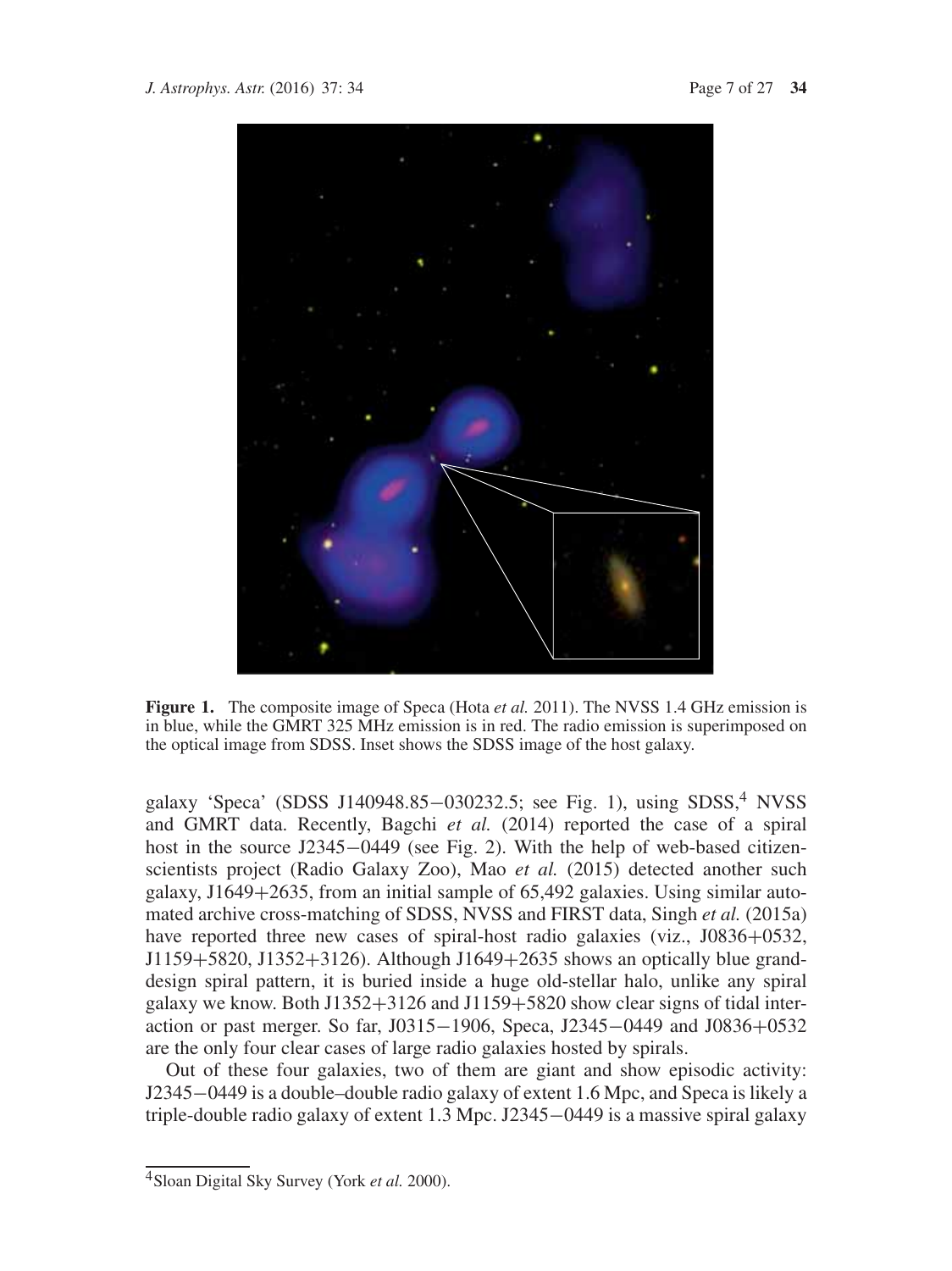

**Figure 2.** The composite image of J2345−0449 (Bagchi *et al.* 2014). The radio image from the NVSS at 1.4 GHz and the GMRT at 325 MHz are shown in red and orange. The inset shows the RGB-colour image of the host galaxy from CFHT.

 $(M_{\text{dyn}} \sim 1.0 \times 10^{12} M_{\odot})$ , with a diameter of nearly 50 kpc, a fast rotation speed  $(∼430 \text{ km s}^{-1})$  and a high central velocity dispersion ( $σ ~ √ 300 \text{ km s}^{-1}$ ; Bagchi *et al.* 2014). Similarly, observations with the Subaru telescope have shown that Speca is large (∼60 kpc) and has a rotation speed of <sup>∼</sup>370 km s−<sup>1</sup> (Hota *et al.* 2014). Both these giant radio jets are therefore hosted by large and massive spiral galaxies.

Such galaxies have likely grown in isolation without mergers but with co-planar accretion directly from cosmic-filaments or surrounding medium. They are expected to be more numerous at higher redshifts. None of these sources have so far shown an FRI-type radio morphology. This is likely to be due to the lack of sensitivity, especially for the high redshift sources. Once we have a larger number of such sources, the following questions can be answered: is there a difference in the bar fraction or metallicity in these host galaxies, or the presence of double nuclei? Are there differences in the molecular gas fraction compared to other spiral galaxies? Observing large samples of massive spirals with the SKA (see section 5.1 for more details), specifically at low radio frequencies, will increase the probability of finding several more spiral-host large radio galaxies, which have been missed in current surveys. Even before the operation of SKA1, the sample of such spiral galaxies will increase by two orders of magnitude due to optical spectroscopic surveys like DESI.<sup>5</sup> High-resolution VLBI imaging and polarization mapping of the inner radio jets near the core, in the disk/corona collimation region, would be very informative for understanding the jet launching process in these highly unusual AGN.

<sup>5</sup>Dark Energy Spectroscopic Instrument.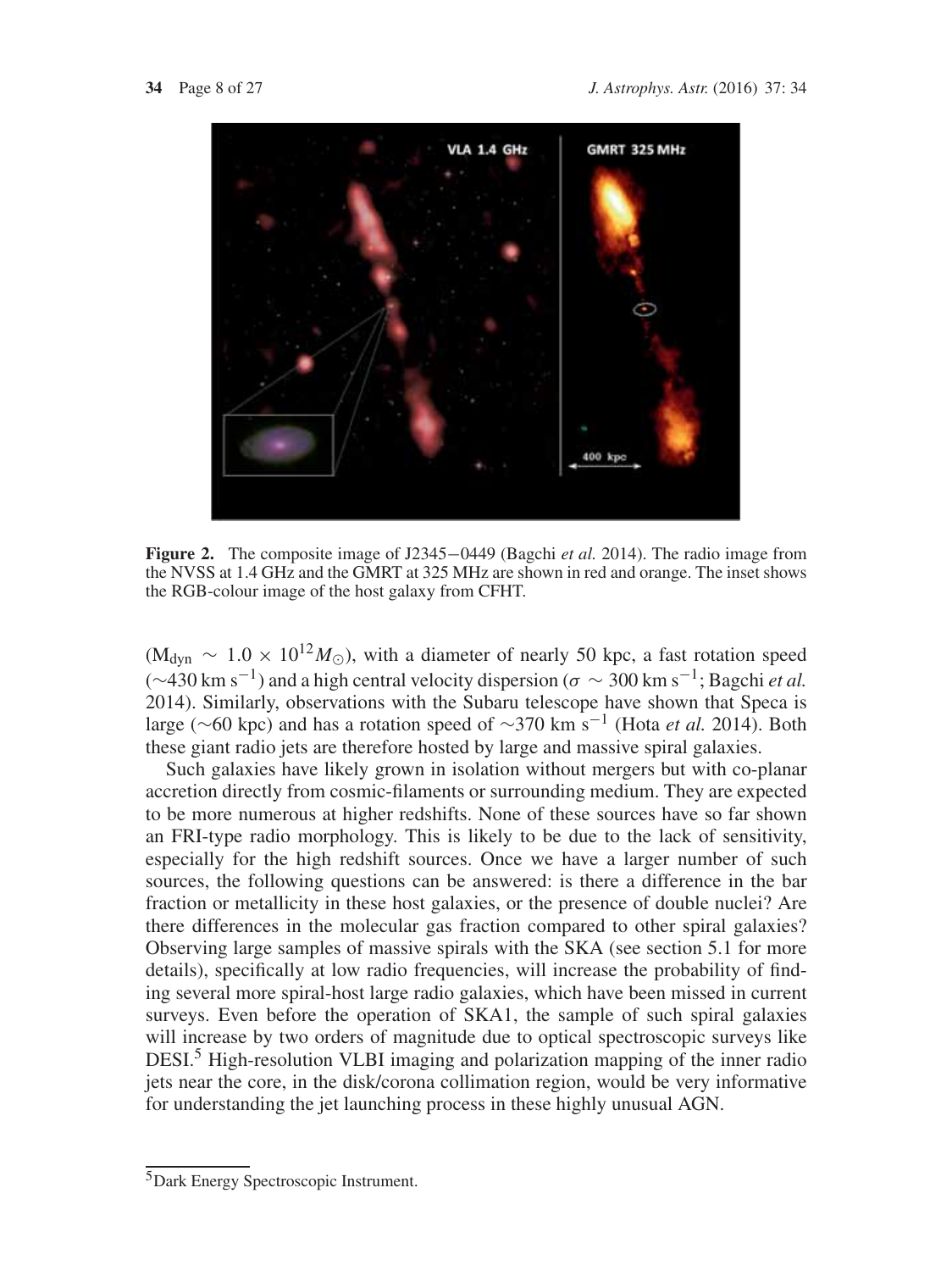Using the VLA FIRST survey, Proctor (2011) and Machalski *et al.* (2001) have listed three dozen FRII or FRI/II sources with angular sizes between brightest regions  $\gtrsim$  3' and a flux density limit, from a 3000 deg<sup>2</sup> region. Extrapolating from these detections, and using Fig. 1 from Johnston-Hollitt *et al.* (2015), we expect the SKA surveys to detect about a few times  $10^4$  giant radio galaxies (see also Kale *et al.*) 2016). If we make a conservative estimate that  $\sim$ 10% of these are in spiral hosts, we will observe a thousand new giant radio galaxies hosted by spirals. An all-sky radio continuum survey using SKA1 will provide statistically large samples so that we can finally study them as a distinct class of AGN.

### **3. Jet morphology: Clues to formation and propagation**

Jets in AGN span parsec to mega-parsec scales, and have speeds ranging from a few thousand km  $s^{-1}$  to a fraction of the speed of light. Their morphologies are diverse: they can be bent, S- or Z-shaped, flaring or highly collimated. They can possess terminal hotspots or be plume-like with no clear jet termination. These morphologies can indicate differences in the jet launch speeds and/or jet-medium interaction. Attempts to unify this large variety of jet structures have been made. We discuss ahead the successes and failures of these attempts.

#### 3.1 *The FR divide and radio-loud unification*

The simple radio-loud unified scheme linking BL Lac objects to FRI and quasars to FRII sources, has been challenged by Kharb *et al.* (2010) on the basis of their kiloparsec-scale radio study of the MOJAVE $^6$  blazar sample. They examined the MOJAVE sample of 135 blazars (Lister *et al.* 2009), using high-resolution 1.4 GHz data from the VLA, and found that a substantial fraction ( $\approx$ 20%) of MOJAVE quasars and BL Lacs had total radio powers that were 'intermediate' between FRIs and FRIIs (see Fig. 3). Many BL Lac objects had lobe luminosities ( $\approx 30\%$ ) and hot spots ( $\approx 60\%$ ) like quasars. In addition, they found a strong correlation between the kiloparsec-scale lobe luminosities and parsec-scale jet speeds: the large-scale jet and lobe knew about the small-scale jet as it was launched. It therefore appeared that the fate of the AGN was decided at its birth!

These results have important implications for the inner workings of AGN. Therefore, they need to be re-examined with higher sensitivity radio data, as will become available with SKA. For instance, Fig. 4 shows an example of an FRI BL Lac object which was earlier known to host a highly variable compact radio core, but reveals extensive diffuse emission in a jet extending to 620 kpc, in a deep GMRT study at 235 and 610 MHz (Pandey-Pommier *et al.* 2016). Could some BL Lac objects shift into the FRII luminosity category (contrary to the expectations of the unified scheme) with the detection of diffuse lobe emission? As is clear from Fig. 3, the much lower sensitivity limit of SKA1-MID at GHz frequencies, is likely to detect nearly twice as many 'intermediate' or hybrid FRI/II sources (e.g., Lal *et al.* 2010; Stanley *et al.* 2015), than previous studies carried out with the VLA. Our (historical) VLA observations at 1.4 GHz could not detect extended radio emission below

<sup>&</sup>lt;sup>6</sup>Monitoring of jets in AGN with VLBA experiments. http://www.physics.purdue.edu/MOJAVE.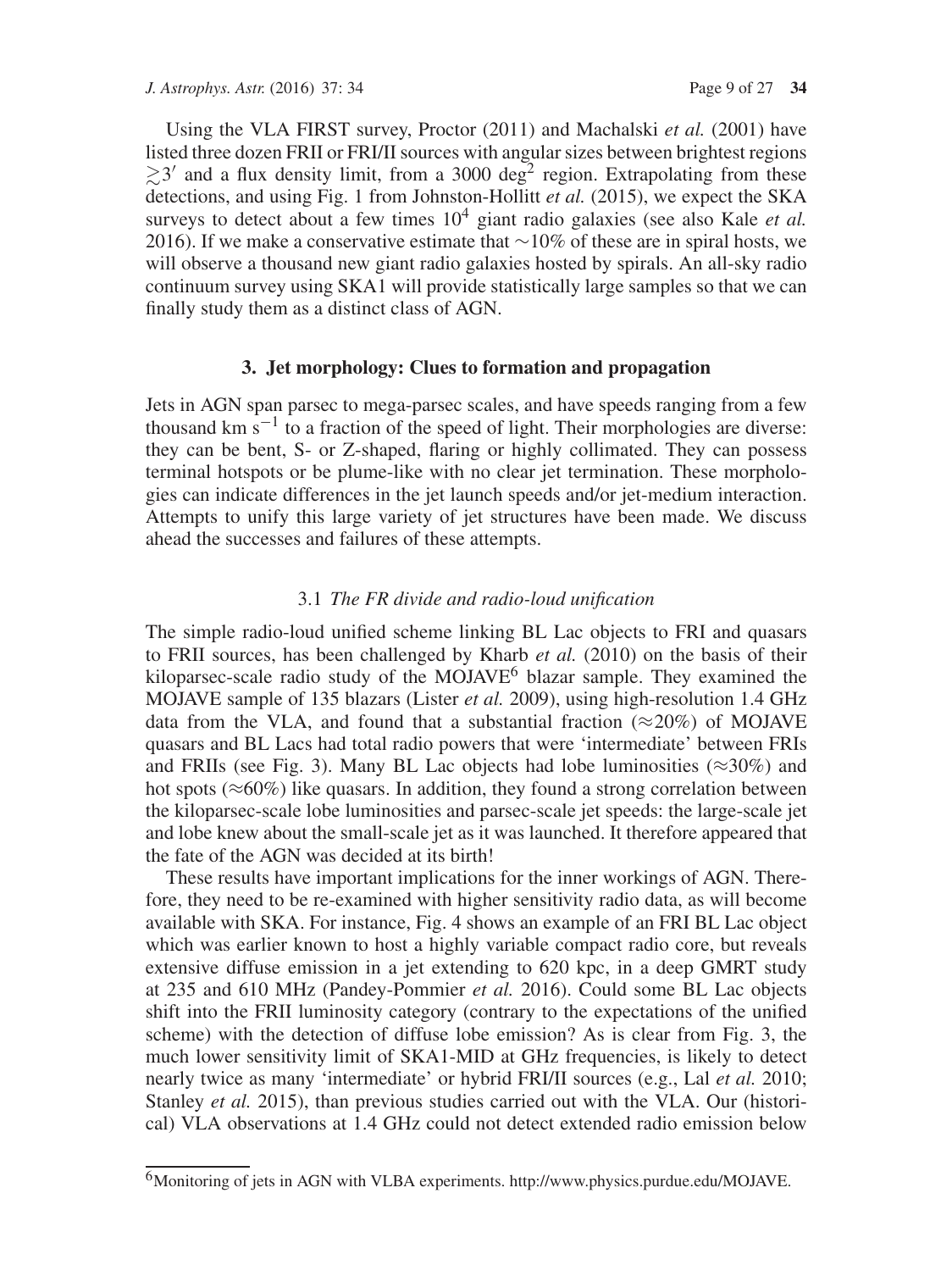

**Figure 3.** 1.4 GHz extended luminosity versus redshift for the MOJAVE sample (Kharb *et al.* 2010). Black and red circles denote quasars and BL Lac objects, respectively, while green squares denote radio galaxies. Core-only sources are represented as upper limits with downward arrows. The solid lines indicate the FRI−FRII divide (extrapolated from 178 MHz to 1.4 GHz assuming a spectral index,  $\alpha$ =0.8), following Ledlow & Owen (1996) and Landt *et al.* (2006). The purple line denotes the sensitivity limit for the historical VLA which was used to carry out the MOJAVE study, while the magenta line denotes the sensitivity limit for the upcoming SKA1-MID array (see Table 1 in Dewdney *et al.* 2013). SKA will be able to detect nearly twice as many 'intermediate' or 'hybrid FRI/II' sources, compared to previous studies.



**Figure 4.** Sensitive GMRT observations at 235 and 610 MHz (in colour and contours) reveal a ∼600 kpc-scale radio jet in the erstwhile core-dominated BL Lac object PKS 2155−304 (Pandey-Pommier *et al.* 2016).

 $\sim$ 10−50  $\mu$ Jy beam<sup>-1</sup>, but SKA1-MID will be able to detect emission that is as low as 0.7  $\mu$ Jy beam<sup>-1</sup> (Table 1 in Dewdney *et al.* 2013), thereby increasing the overall sensitivity by a factor of 10 to 70.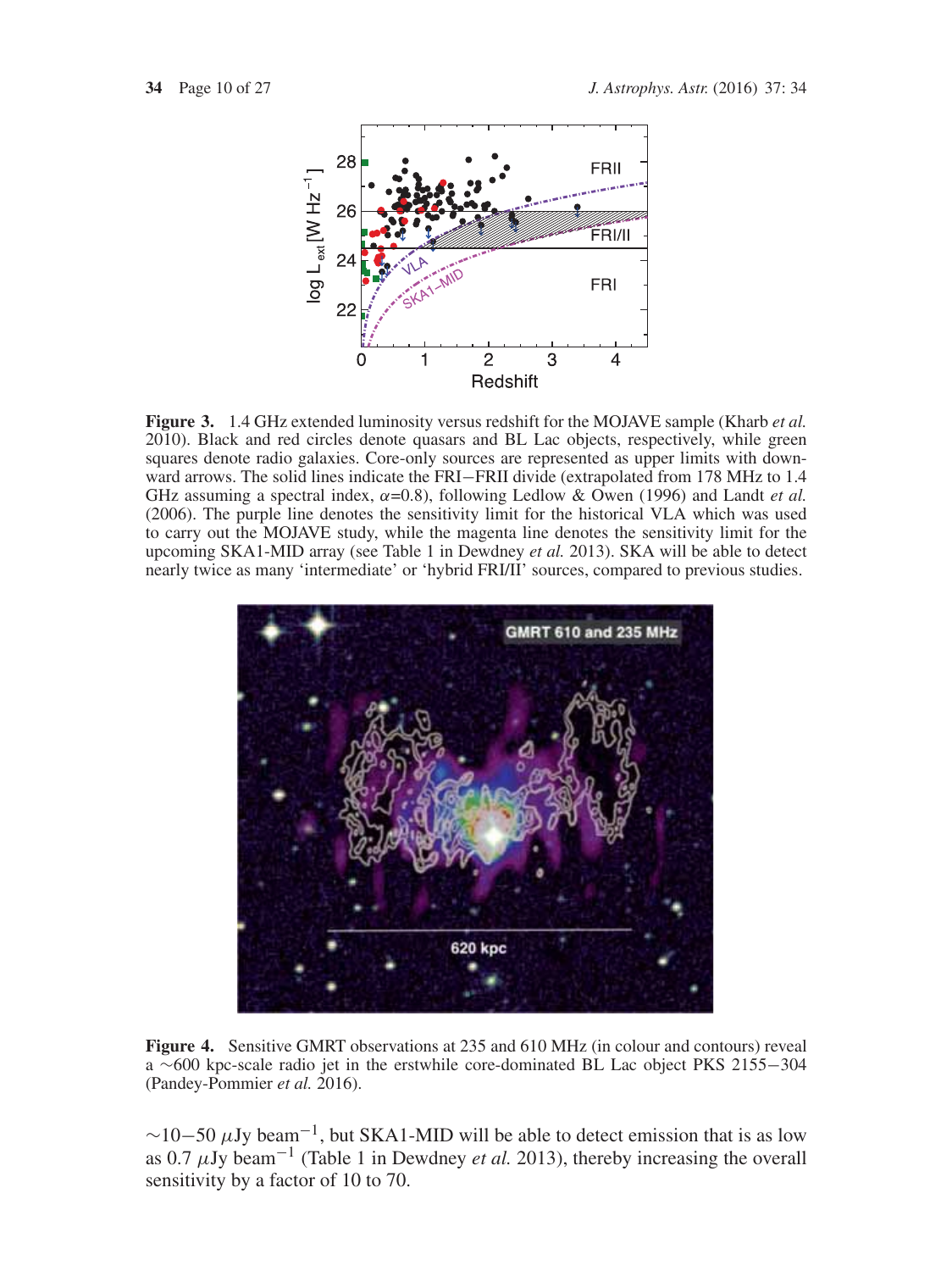These sensitive data will become available for a much larger population of radio sources including the so-called 'core-only' sources ( $\approx$  7% in the MOJAVE complete sample; Kharb *et al.* 2010, see upper limits in Fig. 3). There are suggestions that these 'core-only' blazars are another beast altogether (e.g., Punsly *et al.* 2015). SKA will find out whether this is a new class of sources or sources with very faint extended emission beyond the reach of present day radio telescopes. Perhaps they exhibit episodic activity and are currently switched off: the faint emission from the previous episodes is not detectable.

The SKA1-LOW and SKA1-survey<sup>7</sup> are ideal for detecting the full extent of the diffuse lobe emission in radio galaxies and blazars. SKA1-LOW is expected to operate between 0.05–0.35 GHz, while the SKA1-survey will operate between 0.65– 1.67 GHz (Table 1 in Dewdney *et al.* 2013). The resolution of SKA1-LOW would typically be around 11 arcsec, while the SKA1-survey will be around 0.9 arcsec. The three-tier survey at Bands 1 and 2 (1.0 and 1.4 GHz) will be ideal for carrying out this project (Prandoni & Seymour 2015).

#### 3.2 *Probing blazar nuclei with SED modelling*

A large number of blazars (radio-loud quasars and BL Lac objects) are being detected in the *Fermi* gamma-ray survey of the sky. For many sources, it is difficult to find their association in various energy regimes and their identification (e.g., LBL, HBL) due to lack of extensive data. Multi-frequency observations at all frequencies along with optical and radio polarization measurements are required: while one can use polarization information to identify and broadly classify blazar classes, continuum fluxes at all possible energy regimes are required to generate the SEDs. For instance, the blazar candidate CGRaBS J0211+1051 was detected by *Fermi* in a flaring mode. Chandra *et al.* (2012) carried out optical polarization observations of this source with the Mount Abu Infrared Observatory, India, in 2011, and detected high and variable degree of polarizations (9−20%). They therefore proposed the source to belong to the LBL class. To confirm this, a multi-frequency study was carried out for this source using data from the MOJAVE, *Planck*, *WISE*, *Swift*, Mount Abu Observatory, *Fermi* and *VERITAS*. The SED showed that low energy (synchrotron) peak fell at  $10^{14}$  Hz, confirming it to be a low-energy peaked blazar. The light-curves showed variations in the high energy gamma-rays to be correlated with X-ray, UV and optical variations, indicating their co-spatial origin (Chandra *et al.* 2014). Multi-band continuum data from SKA will greatly benefit generation of SEDs for blazars while VLBI data will be useful for localizing the emission regions in jets. Classifying a greater number of blazars into various sub-categories can help us isolate the essential emission or physical mechanisms that are in play in these sources.

#### 3.3 *Estimating radio lobe energetics*

X-ray observations of radio galaxy lobes have shown that the electrons responsible for the synchrotron radiation in radio wavelengths can also scatter the cosmic

<sup>&</sup>lt;sup>7</sup>We note that SKA1-survey in Australia has been deferred in the SKA1 re-baselining of March 2015; see https://www.skatelescope.org/wp-content/uploads/2014/03/SKA-RBS-outcome.pdf.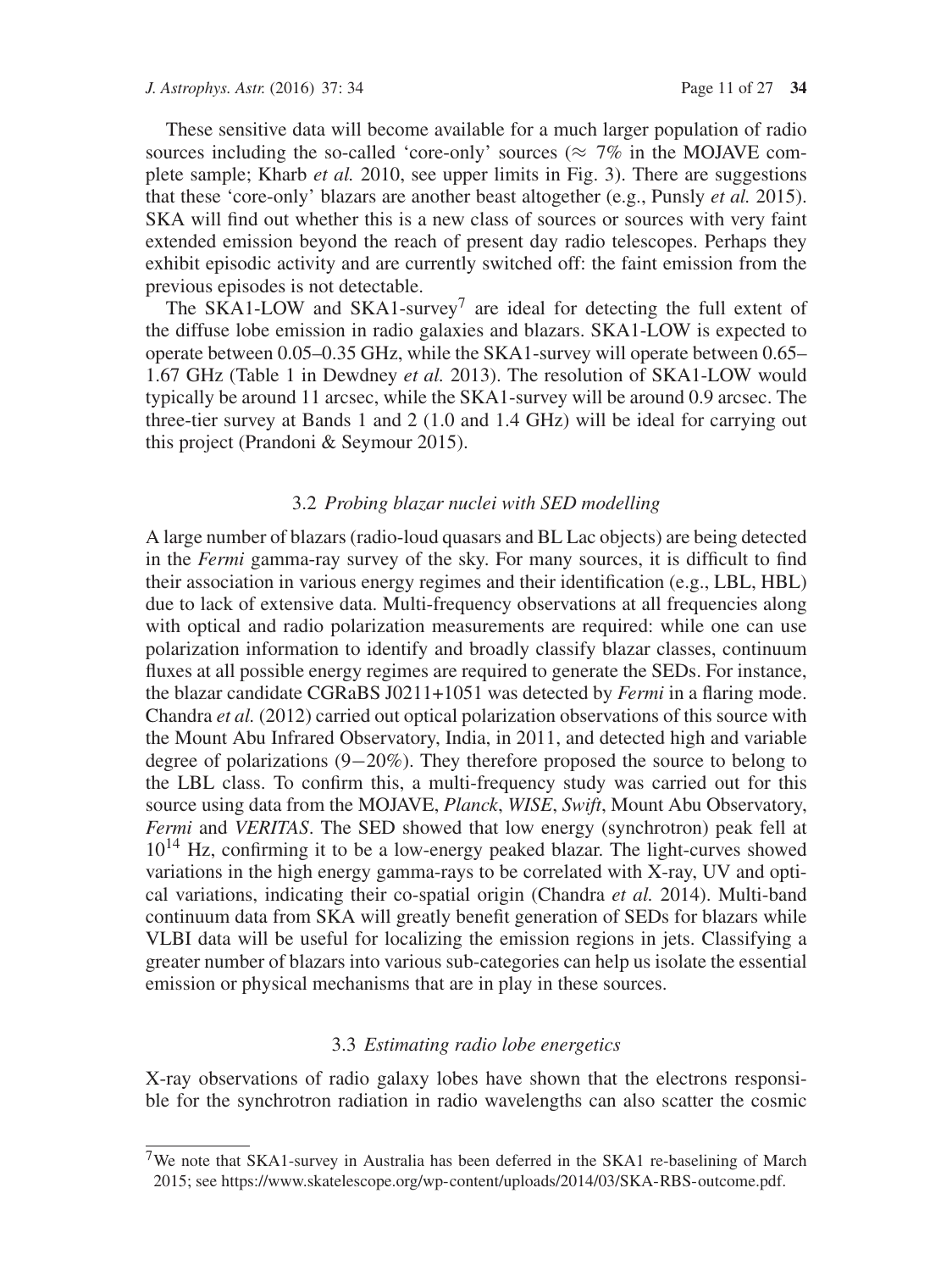microwave background (CMB) radiation photons to X-ray wavelengths. Tamhane *et al.* (2015) discovered inverse Compton scattering by electrons in the lobes of a high redshift giant radio galaxy. CMB up-scattering is easier to detect at higher redshifts. This up-scattering requires that the Lorentz factors of the electrons be of order  $\sim 10^4$ , which implies that the regions in the lobe which would be X-ray bright would also be bright at low radio frequencies (few hundred MHz), for typical values of magnetic fields (Nath 2010). However, the surface brightness of these regions is likely to be low. Observations with SKA would be useful in determining the physical processes at work in the radio lobes (back flow, cooling of electrons due to adiabatic expansion of lobe, through radiation etc.).

## **4. Jet kinematics and magnetic field structure**

Differences in jet launching speeds and magnetic field structures are widely believed to be important in explaining the wide variety of jets observed in AGN. Multi-epoch VLBI observations are essential to measure jets speeds on parsec and sub-parsec scales. We discuss multi-epoch-VLBI in section 4.1. The feasibility of carrying out VLBI and polarization-sensitive VLBI with SKA (or SKA-VLBI) has been discussed by Paragi *et al.* (2015). Polarization-sensitive VLBI (VLBP) observations can estimate the projected magnetic field structures in parsec-scale jets (Gabuzda *et al.* 1994). Polarization measurements in kiloparsec-scale jets and lobes can reveal the effects of jet-medium interaction on inter-galactic scales (Liu & Pooley 1991; Laing 1996; Kharb *et al.* 2012).

## 4.1 *Jet speeds from multi-epoch VLBI*

Using VLBI images of a rigorously selected sample of Seyfert galaxies, Lal *et al.* (2004) have shown that the radio properties of the compact parsec-scale features are consistent with the unified scheme for Seyfert galaxies (see section 1), with no significant evidence for relativistic beaming in their jets (see also Lal *et al.* 2011). Some parsec-scale features in these sources could be termination points of radio jets. The high-resolution, parsec-scale study of low-luminosity AGN is challenging because these sources have very low radio flux densities, typically less than a few milli-Jansky. Therefore the correlated flux densities of only a handful of sources meet the sensitivity thresholds currently offered by global VLBI, which can currently only study AGN with flux denisties of least a few milli-Jansky. SKA-VLBI will be able to decrease this flux density limit by several orders of magnitude. This will allow us to study jets and jet speeds in low luminosity AGN, just as they are launched from the black hole-accretion disk systems.

## 4.2 *Magnetic fields on parsec-scales*

VLBP observations of FRI radio galaxies at 8 GHz with a global VLBI array by Kharb *et al.* (2005) were among the first observations carried out on this relatively weak class of sources. Almost all previous such observations had been carried out on the more radio powerful FRII radio galaxies and blazars. Kharb *et al.* (2005) found a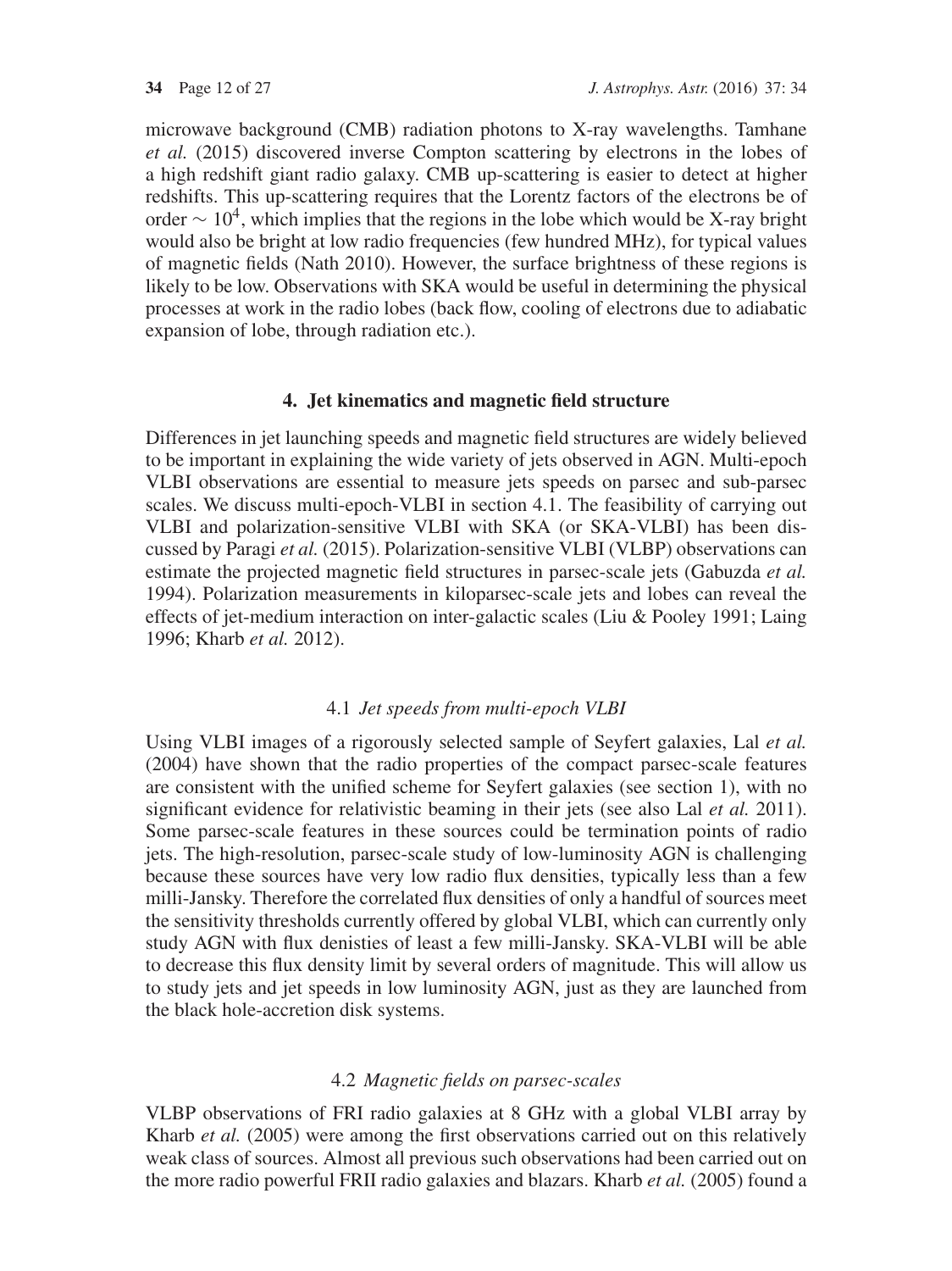100% detection rate of jet polarization in the four FRI radio galaxies they observed and a suggestion of a 'spine-sheath' magnetic field structure. Furthermore, the detection of significant core polarization was consistent with FRI radio galaxies lacking the putative dusty torus, the inner ionized region of which should have depolarized the core emission. The global VLBI array used in this study included the 100 m Effelsberg antenna: without the inclusion of this large single dish telescope, the VLBI array would not have been as sensitive and the success rate of detection would not have been 100%. A multi-frequency (5, 8, 15 GHz) VLBP study of these sources revealed a gradient in rotation measure (RM) across the jet of the FRI galaxy, 3C 78. Such a gradient suggests the presence of a helical magnetic field (Blandford 1993; Kharb *et al.* 2009; Hovatta *et al.* 2012; Gabuzda *et al.* 2014). Similar multi-frequency VLBP observations of a complete sample of UGC FRI radio galaxies, revealed sheath-like magnetic field structures in several sources, which are also consistent with helical magnetic fields (Kharb *et al.* 2012) (see also Laing 1993; Reichstein & Gabuzda 2010,).

SKA-VLBI with SKA1-MID and/or SKA1-SUR, observing together in the 1−15 GHz frequency range with the current VLBI arrays and future large aperture telescope like FAST (Nan *et al.* 2011), is expected to outperform current global VLBI arrays including even the most sensitive current telescopes (Paragi *et al.* 2015). Faraday rotation measurements and the search for RM gradients in both the approaching and receding jets of relatively-plane-of-sky radio galaxies of the FRI and FRII types, need to be carried out, in order to probe the complex magnetic field structures in jets, without relativistic effects that can dominate in the low inclination blazars. Since radio galaxies are much weaker than blazars in total radio emission, this study can only be carried out for a large enough number of sources with the future SKA-VLBI.

### 4.3 *Magnetic fields on kiloparsec-scales*

Multi-frequency polarization-sensitive observations with the VLA of a sample of 13 FRII radio galaxies, revealed interesting correlations on kiloparsec-scales (Kharb *et al.* 2008). A strong correlation between lobe depolarization and lobe spectral index (Liu-Pooley effect) was observed: radio lobes with a flatter spectrum exhibited lower depolarization. The lobe depolarization difference was correlated with the arm-length ratio: the shorter lobe in the source was more depolarized (see also Pedelty *et al.* 1989; Laing 1996). This strongly suggested that lobe depolarization depends significantly on environmental asymmetries in radio galaxies. Most interestingly, Gabuzda *et al.* (2015) have recently found suggestions for an ordered toroidal magnetic field component in the AGN 5C 4.114 on kiloparsec scales, through RM observations. Arcsecond-scale polarimetric observations can therefore provide important clues about the kiloparsec-scale environments of radio galaxies and blazars, as well as infer the presence of large-scale magnetic fields in their jets and outflows. SKA will detect fainter polarization signals on smaller spatial scales in the cores, jets, lobes and hotspots of radio galaxies, than is feasible with the current radio telescopes. This will be crucial in detecting signatures of ordered magnetic fields on a range of spatial scales in radio galaxies, or examining the intervening medium between the galaxies and us in much finer detail, with RM data.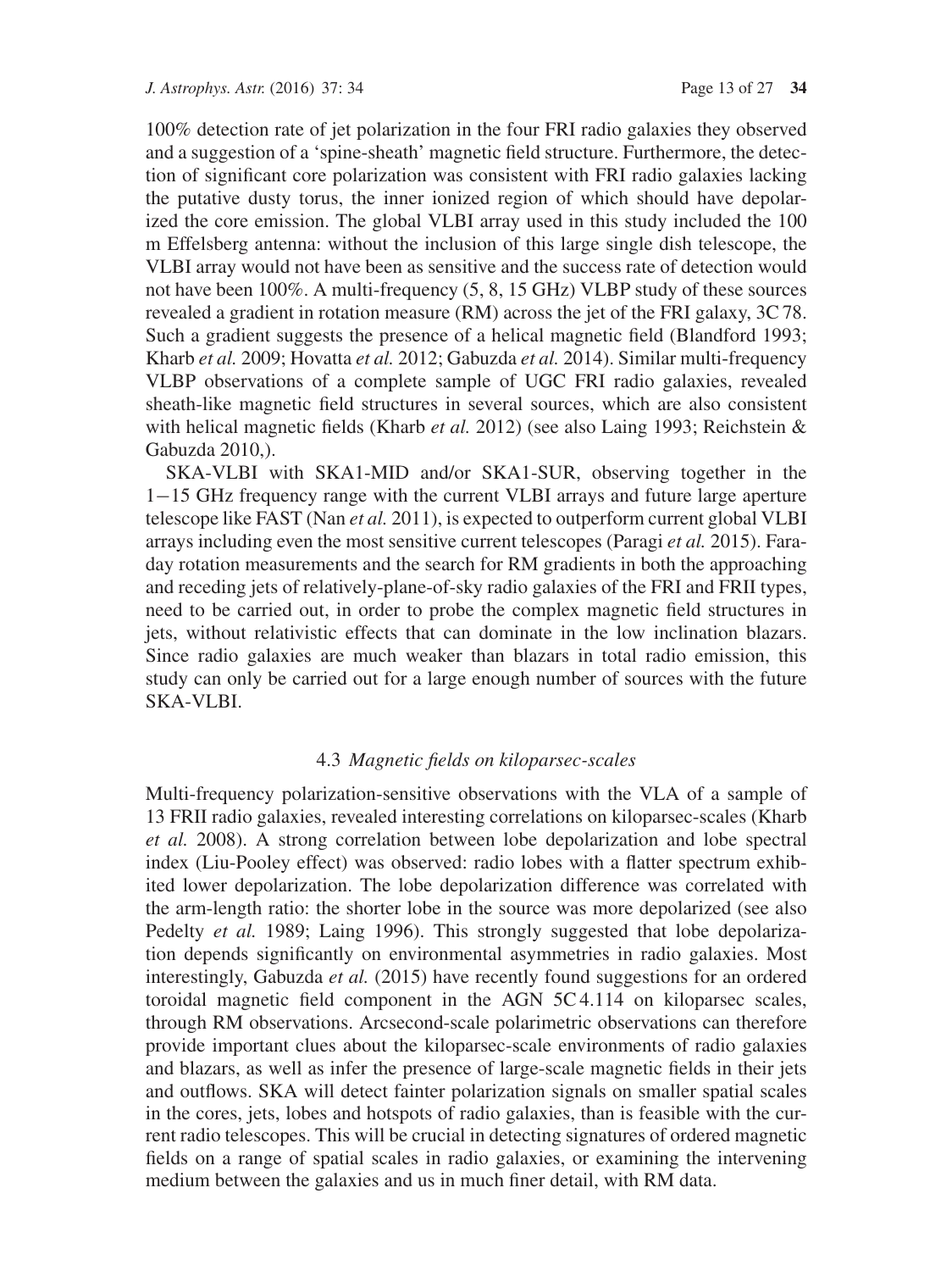#### **5. AGN lifetimes and duty-cycle**

The lifetimes of radio sources have been inferred from several arguments. Spectral ageing analysis has been a powerful tool to infer radio source ages. Giant radio galaxies (GRGs) push the limits of the lifetimes for radio sources. It is also clear that AGN activity is episodic in nature (e.g., Davies 1990; Saikia & Jamrozy 2009). Attempts have been made to infer the AGN duty-cycle (e.g., Greene & Ho 2007). These are essential to understand why only a fraction of all galaxies in the Universe have nuclei that are 'active', even though all massive galaxies host supermassive black holes.

There have been attempts to investigate the lifetime and duty-cycle of AGN activity by studying radio galaxies exhibiting two pairs of lobes that are formed during two different phases of AGN activity (e.g. Jamrozy *et al.* 2009; Konar *et al.* 2013a). It is important to note that despite the availability of thousands of radio galaxies in various radio surveys, only a few dozen are confirmed double–double radio galaxies (DDRGs; Schoenmakers *et al.* 2000; Nandi & Saikia 2012). The paucity of DDRGs can be understood as a lack of radio data with optimum sensitivity and resolution to detect radio structures of different spatial scales and surface brightness. Using deep 610 MHz GMRT observations, Singh *et al.* (2016) recently reported the discovery of a triple-double radio galaxy (TDRG) J1216+0709, which exhibits three pairs of lobes from three different AGN activity episodes. The different structures seen in the GMRT image are undetected in all the previous radio surveys (e.g., FIRST, NVSS, VLSS, TGSS) due to the lack of optimum sensitivity and resolution. Therefore, more sensitive multi-frequency, multi-resolution observations from SKA are expected to detect radio structures from episodic AGN activity, that have so far remained undetected.

#### 5.1 *Giant radio galaxies*

GRGs can be used as pointers of black hole physics and 'barometers' of the intergalactic medium in the cosmic-web (e.g., Nath 1995; Malarecki *et al.* 2013). GRGs, whose lobes span ∼1 Mpc or more are among the largest, most luminous objects in the Universe (Ishwara-Chandra & Saikia 1999). Due to sensitivity limitations of the present day radio telescopes, most of the GRGs found so far are in the nearby Universe ( $z \leq 0.7$ ). Recently, Sebastian *et al.* (2017) have discovered a 2.2 Mpc giant radio source at a redshift of 0.56 in the field of LBDS-Lynx.<sup>8</sup> This appeared as a faint elongated source in the deep 150 MHz images with the GMRT, implying that the deeper radio surveys at low frequencies such as SKA-LOW have the potential to discover many giant radio sources at redshift  $>0.5$ .

It is unclear if the large sizes of GRGs reflect the high efficiency of radio jets produced from the central engine, or they grow to enormous sizes due to their favourable location within a low density ambient medium. Approximately half of the baryons in the present day Universe are still unaccounted for (missing), in the sense that these baryons are believed to reside in the large galaxy filaments, in the form of warm-hot intergalactic medium (WHIM), as part of the cosmic-web structure of the Universe (Davé *et al.* 2001; Werner *et al.* 2008). The large extents of GRGs provide

<sup>8</sup>Leiden-Berkeley Deep Survey – Lynx.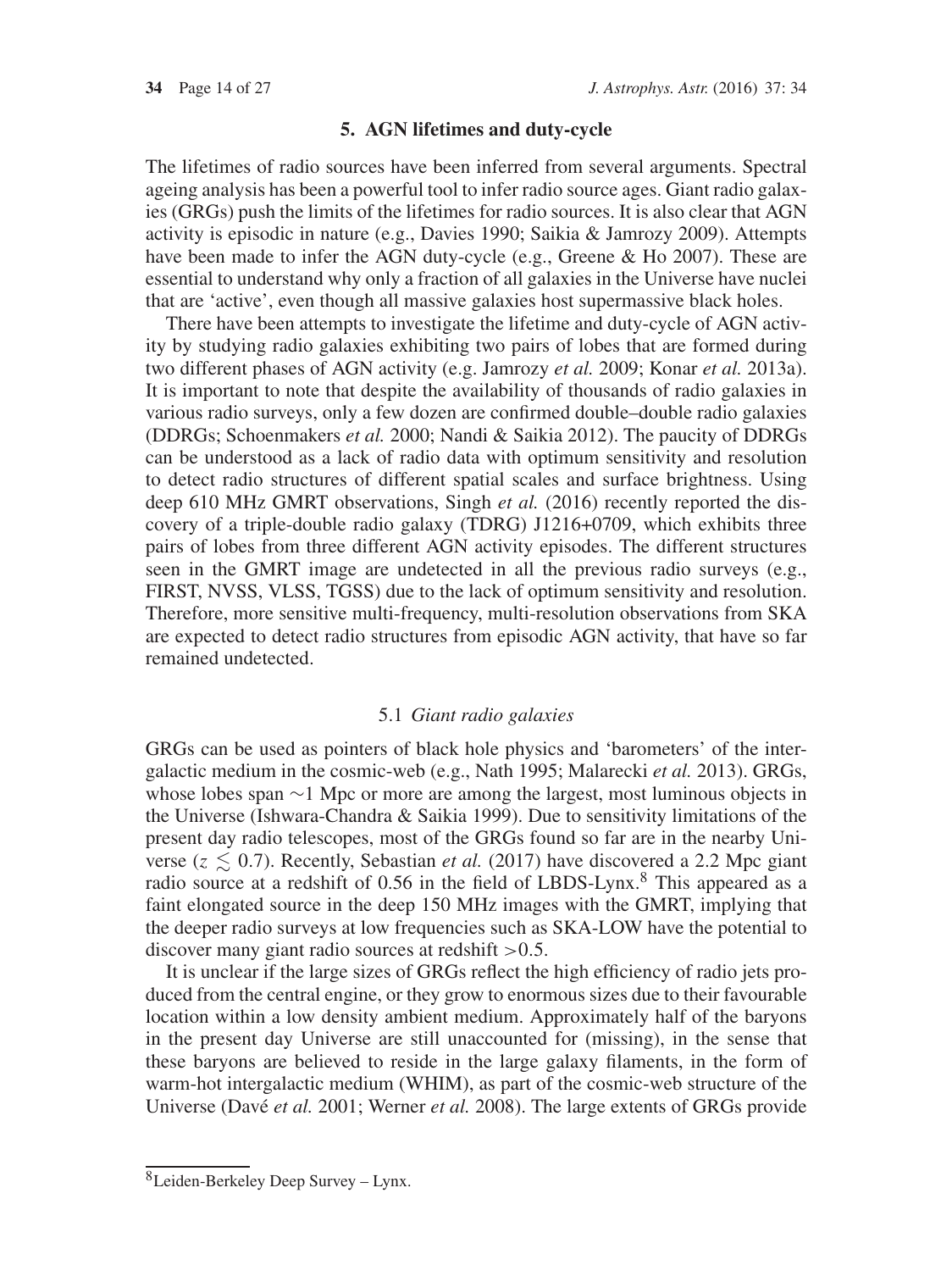an excellent opportunity to use them as barometers for probing the physical properties of this WHIM gas (its temperature, pressure and magnetic field). For this purpose a sensitive search using SKA and LOFAR for Mpc scale radio sources in the vicinity of galaxy filaments and perhaps inside the voids, surrounded by sheets of galaxies would be extremely valuable. The discovery of large numbers of giant radio galaxies in the distant Universe will be greatly facilitated by the concurrent operation of SKA1 and LSST.<sup>9</sup> Accurate photometric redshifts for millions of galaxies provided by LSST will be critical in this effort.

In section 2.2, we had estimated the number of GRGs likely to be detected with SKA surveys by extrapolating from the detections seen in VLA FIRST survey images (Proctor 2011; Machalski *et al.* 2001) and Fig. 1 from Johnston-Hollitt *et al.* (2015). To recapitulate, an all-sky radio continuum survey using SKA1 will provide statistically large samples of a few times  $10^4$  GRGs.

#### 5.2 *Double–double radio galaxies*

DDRGs exhibit two episodes of jet activity, where a new pair of jets ploughs through the cocoon material dumped by previous jet activity. The duration of the active phase is a few to a few 100 Myr, and the duration of the quiescent phase is a few  $10^5$  to a few 10<sup>8</sup> yr (Konar *et al.* 2013b; Marecki & Szablewski 2009). As the outer relic lobes are expected to be steep spectral plasma, a few new DDRGs have been discovered using the low radio frequency observations with the GMRT: detailed spectral ageing analyses have been performed after incorporating complementary high-frequency data from the VLA (e.g., Saikia *et al.* 2006; Konar *et al.* 2006; Nandi *et al.* 2014). Tamhane *et al.* (2015) have discovered a new Mpc-sized radio galaxy at  $z = 1.32$ in the XMM-LSS field. This is a relic radio galaxy exhibiting co-spatial radio and X-ray lobe emission, but no core, jets or hotspots.

An important question in DDRGs is whether the jet power remains similar in two consecutive episodes. Konar & Hardcastle (2013) found strong evidence that the jet power, at least in a fraction of DDRGs, remains similar in two consecutive episodes: the injection spectral indices of inner and outer lobes were similar and an  $\alpha_{\rm inj}^{\rm in} - \alpha_{\rm inj}^{\rm out}$ correlation between the injection spectral indices of inner and outer double, was detected. Konar & Hardcastle (2013) however, were studying only a few sources. With SKA, we expect to discover hundreds of DDRGs, so that one can verify the  $\alpha_{\rm inj}^{\rm in} - \alpha_{\rm inj}^{\rm out}$  correlation and check for its universality. Konar & Hardcastle (2013) also found that the smallest duration of quiescent phase between two episodes (so far) was  $\sim$ 10<sup>5</sup> yr. A statistical study to find the distribution of quiescent phases of DDRGs is important to constrain the accretion physics of the central engine. With the expected discovery of many new DDRGs with SKA, we hope to study such a distribution.

Another important goal is to find the oldest plasma around the outer double of the known DDRGs. So far, the oldest known plasma around a DDRG is 200 Myr in the source 4C 29.30 (Jamrozy *et al.* 2007). Since synchrotron ageing is a slow process at low electron energies, responsible for ∼100 MHz radio emission, SKA will be able to detect radio relics that are as old as 100 million years. SKA is also likely to discover more triple-double radio galaxies. So far, there have only been three cases:

<sup>&</sup>lt;sup>9</sup>The Large Synoptic Survey Telescope.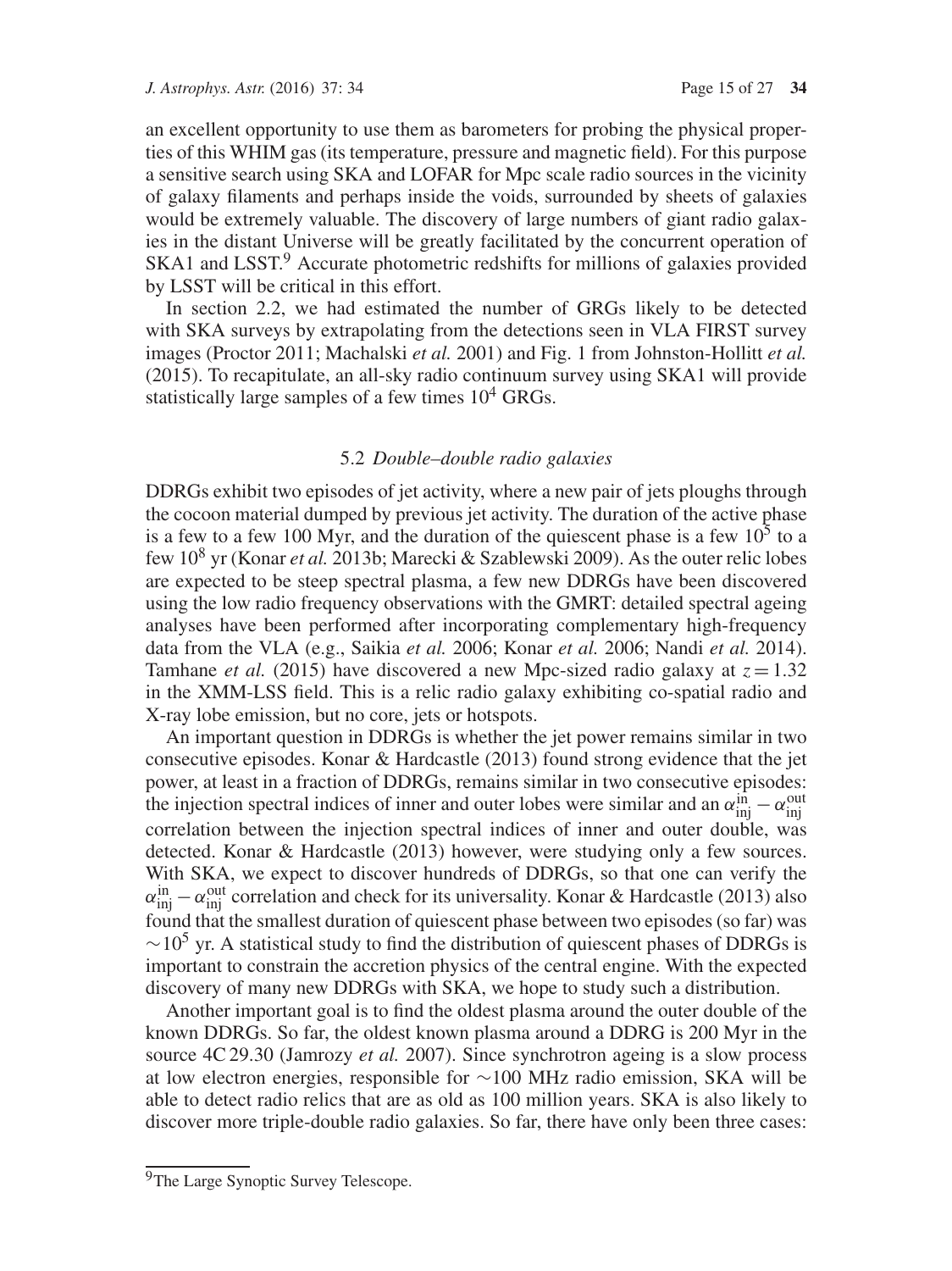B0925+420 (Brocksopp *et al.* 2007), Speca (Hota *et al.* 2011) and J1216+0709 (Singh *et al.* 2016). In the Seyfert galaxy Mrk 6, three episodes are seen in three different orientations (Kharb *et al.* 2006, see Fig. 5). In NGC 5813, three pairs of cavities in X-ray emission have been found: these were later found to contain old relativistic plasma in GMRT observations (Randall *et al.* 2011). From the top left panel of Fig. 1 of Prandoni & Seymour (2015), we see that the 5σ SKA rms noise at  $\sim$ 100 MHz is  $\sim$ 0.2 mJy beam<sup>-1</sup>. This is much lower than most of the existing surveys, as well as rms noise of GMRT images ( $1\sigma \sim a$  few mJy beam<sup>-1</sup>) at 150 MHz after 8 hours of integration. The higher resolution of SKA will probe the jet-lobe structure well. This will be useful to discover new aspects of jet physics, as well as to verify the work discussed here.

Proctor (2011) and Machalski *et al.* (2001) have listed 242 systems including triple-double systems and over ∼600 more candidates, in the VLA FIRST survey. Sirothia et al. (2009a) have listed 374 sources from an 18' square ELAIS-N1 field using the GMRT at 325 MHz up to a median rms noise of  $\sim$ 40 µJy and an angular resolution of ∼8". SKA1 surveys will be more sensitive than the GMRT ELAIS-N1. Extrapolating from these detections, and using Fig. 1 from Johnston-Hollitt *et al.* (2015), we expect that the SKA surveys will detect  $\sim 10^7$  DDRGs.

### 5.3 *Episodic activity in low-luminosity AGN*

Observations of the Seyfert galaxies NGC 4235 and NGC 4594 (the Sombrero galaxy), with the GMRT at 325 and 610 MHz, have revealed signatures of episodic AGN activity in them (Kharb *et al.* 2016). Both the 610 MHz total intensity and the 325–610 MHz spectral index images suggest the presence of a 'relic' radio lobe in NGC 4235, suggestive of episodic activity in this galaxy. Based on a simple spectral ageing analysis, the relic outer lobe appears to be at least two times older than the present lobe. This implies that the AGN in NGC 4235 was switched 'off' for the same time that it has been 'on' for the current episode. A  $\sim$ 3 kpc linear, steepspectrum 'spur-like' feature is observed nearly perpendicular to the double-lobed structure in NGC 4594. Since the VLBI jet in NGC 4594 is perpendicular to this linear feature, the AGN does not seem to be currently fuelling it. The presence of this feature, detected in sensitive low frequency observations with the GMRT, therefore, also suggests episodic activity (see also Martini *et al.* 2003). The detection of diffuse low surface brightness emission from old and relic lobes, requires sensitive low frequency observations, as will become available with the SKA1-LOW survey at 120 MHz.

### **6. The high redshift Universe**

It is important to discover high redshift radio galaxies for several reasons. Given the observed correlation between the steepness of the radio spectrum and cosmological redshift (i.e., the  $z - \alpha$  correlation), ultra steep spectrum (USS) radio sources are one of the efficient tracers of powerful HzRGs (Ishwara-Chandra *et al.* 2010a; Ker *et al.* 2012). Using deep 150 MHz ( $1\sigma \sim 0.7$  mJy beam<sup>-1</sup>) observations of LBDS-Lynx field, Ishwara-Chandra *et al.* (2010a) reported that among the 150 radio sources with spectra steeper than 1.0, about two-thirds of these are not detected in SDSS,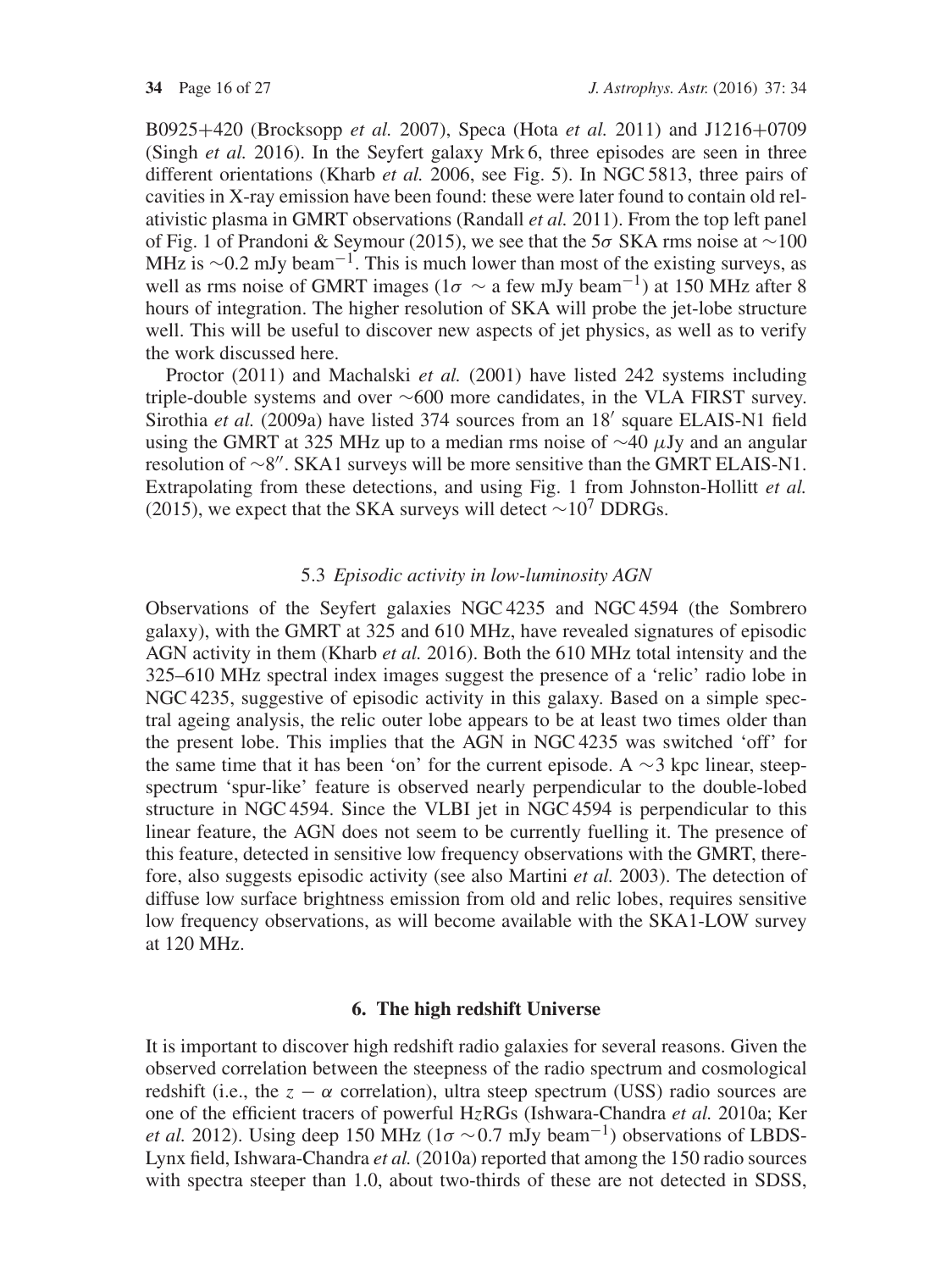

**Figure 5.** The Seyfert galaxy Markarian 6 exhibits three sets of radio lobes/jets which are nearly perpendicular to each other (Kharb *et al.* 2006). The detection of these structures required sensitive observations with multiple arrays and frequencies with the VLA and MER-LIN. Steep-spectrum radio lobes from previous episodes of the AGN activity require sensitive low-frequency observations, as will become available with SKA. Many such complex radio morphology sources are likely to be detected then.

and therefore suggested them to be strong  $HzRGs$  candidates. In contrast to searches for powerful HzRGs from radio surveys of moderate depths, fainter USS samples derived from deeper radio surveys can be useful in finding HzRGs at even higher redshifts and in unveiling a population of obscured weaker radio-loud AGN at moderate redshifts.

Using 325 MHz GMRT observations and 1.4 GHz VLA observations available in two subfields (VLA-VIMOS VLT Deep Survey (VLA-VVDS) and Subaru X-ray Deep Field (SXDF)) of the XMM-LSS field, Singh *et al.* (2014) have derived a large sample of 160 faint USS radio sources and characterized their nature. Their study shows that the criterion of ultra steep spectral index remains a reasonably efficient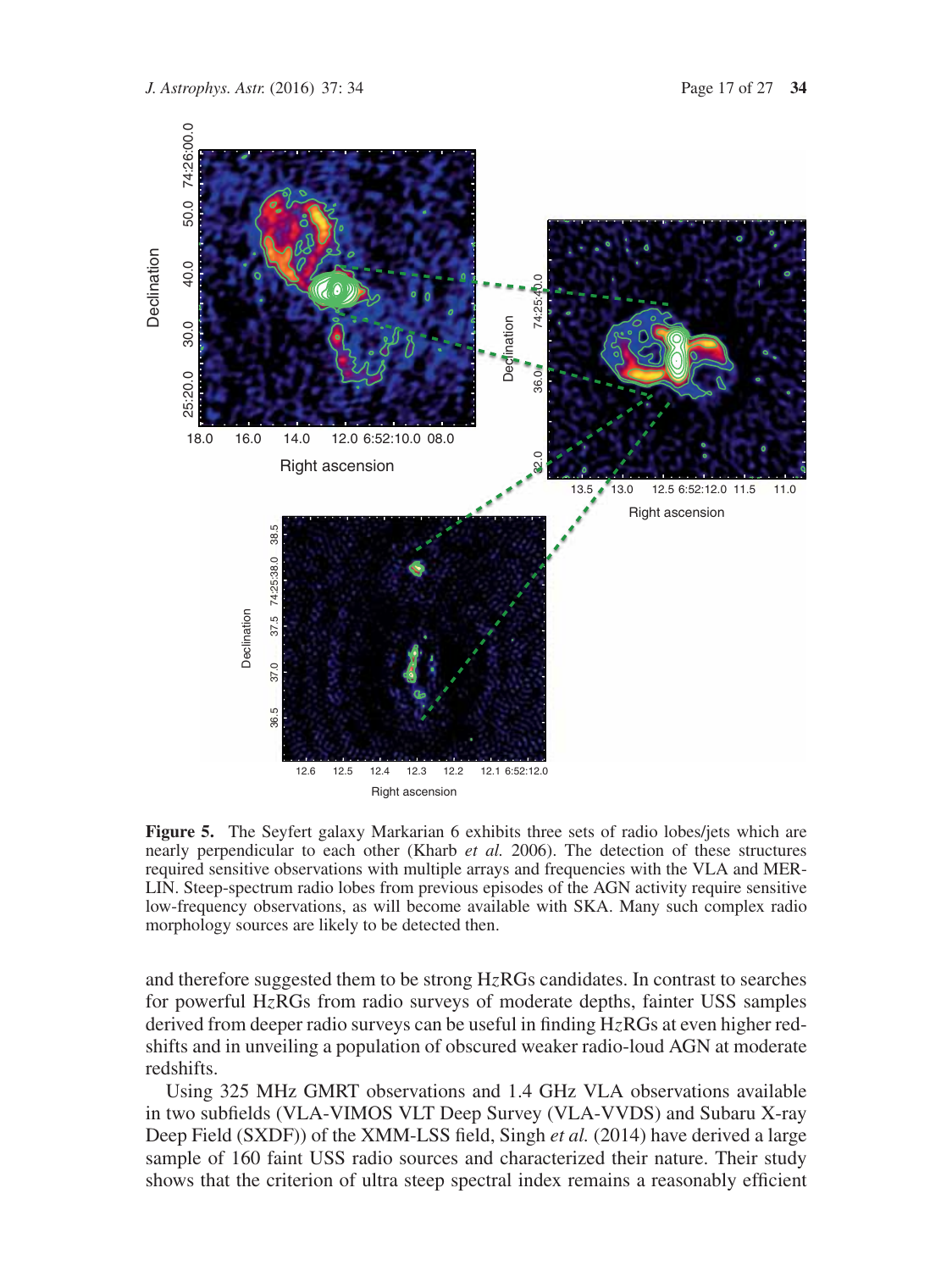method to select high-z sources even at sub-mJy flux densities. In addition to powerful HzRG candidates, their faint USS sample also contains populations of weaker radio-loud AGNs potentially hosted in obscured environments.

Using the z−α correlation, Ishwara-Chandra *et al.* (2010b, 2011) have found radio galaxies with  $z > 3$  in the deep 150 MHz GMRT-LBDS-Lynx field images with an rms noise of ∼0.7 mJy and an angular resolution of ∼17 . Spectral indices were estimated by cross-correlating the data from these sources with the available data at 327, 610, 1400 and 4860 MHz from radio surveys like the Westerbork Northern Sky Survey and the VLA NVSS and FIRST. They detected about 765 sources in about  $15 \text{ deg}^2$ . 150 of these had spectra steeper than 1.0. Furthermore, about a 100 sources were not detected by SDSS, and are strong candidates for HzRGs. As the SKA1 survey will be higher in angular resolution and more sensitive than the GMRT at 150 MHz, we expect to detect a few million candidates for HzRGs in SKA level surveys (see Fig. 1 in Johnston-Hollitt *et al.* 2015).

### 6.1 *Infrared-faint radio sources*

Recent deep radio surveys combined with auxiliary infrared surveys have discovered the population of Infrared-Faint Radio Sources (IFRS), that are relatively bright radio sources with faint or no counterparts in infrared and optical wavelengths (Middelberg *et al.* 2008; Norris *et al.* 2011). IFRS generally exhibit steep radio spectra ( $\alpha > 1$ ), high brightness temperatures,  $T<sub>B</sub> \sim 10<sup>6</sup>$  K, and polarization in the radio, indicating them to be AGN rather than star forming galaxies (Norris *et al.* 2007; Banfield *et al.* 2011).

A search for 3.6  $\mu$ m counterparts of 1.4 GHz radio sources in 0.8 deg<sup>2</sup> of the SXDF, have yielded seven IFRS distributed over redshifts 1.7 to 4.2, with radio luminosities spanning over  $10^{25}$  W Hz<sup>-1</sup> to  $10^{27}$  W Hz<sup>-1</sup> (Singh *et al.* 2017). This indicates that most, if not all, IFRS are potentially high-redshift  $(z > 2)$  radioloud AGN suffering from heavy dust extinction. Zinn *et al.* (2011) have compiled a catalogue of 55 IFRS in four deep fields (CDFS ( $S_{1.4 \text{ GHz}} \sim 186 \mu \text{Jy}$  at 5 $\sigma$ ), ELAIS-S1 ( $S_{1.4 \text{ GHz}} \sim 160 \mu \text{Jy}$  at 5 $\sigma$ ), FLS ( $S_{1.4 \text{ GHz}} \sim 105 \mu \text{Jy}$  at 5 $\sigma$ ), and COSMOS  $(S<sub>1.4</sub>GHz ~ 65 \mu Jy at 5\sigma)$ , although without redshift estimates. They have shown that the surface number density of IFRS increases with the depth of the radio survey, and can be best represented as  $N_s = (30.8 \pm 15.0) \exp(-0.014 \pm 0.006) 5\sigma$ , where  $N_s$  is the number of IFRS per deg<sup>2</sup>, and  $\sigma$  is the rms noise in mJy beam<sup>-1</sup>. Assuming the SKA1-survey 5 $\sigma$  flux density limit of 20  $\mu$ Jy beam<sup>-1</sup>, the best fit equation gives an IFRS surface density of  $\sim$ 30.8 ± 15. Therefore, we can expect to detect large number of IFRS using proposed SKA surveys. However, deep optical and IR observations will also be required to estimate their redshifts and to study their dusty host galaxies. Such data should become available from large area surveys like the LSST and VISTA.<sup>10</sup>

#### **7. Dual AGN in galaxy nuclei**

In the merger–driven picture of galaxy evolution, as galaxies merge, their supermassive black holes spiral into the centre of the merger remnant forming SMBH pairs

<sup>10</sup>Visible and Infrared Survey Telescope for Astronomy.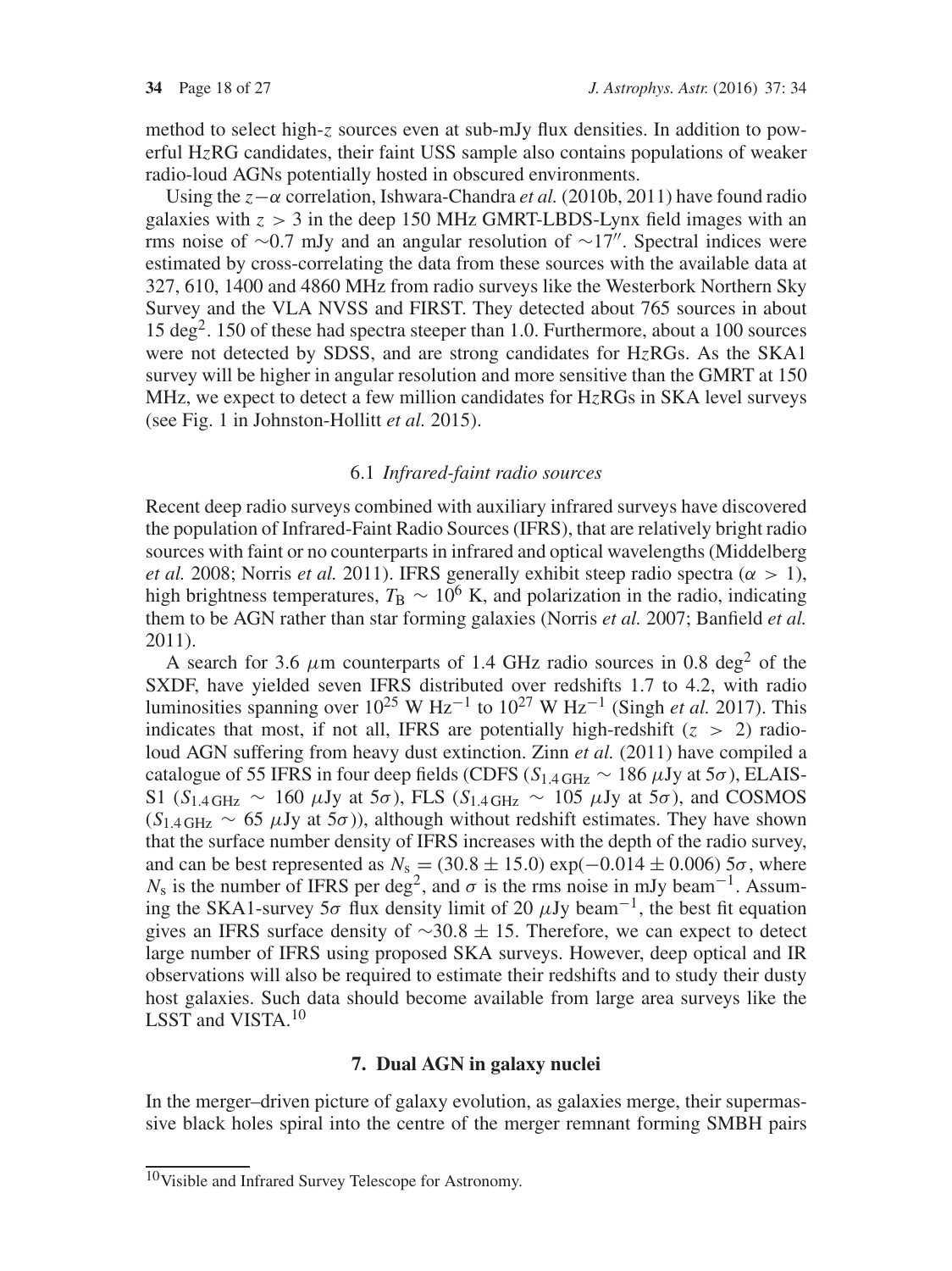(e.g., Begelman *et al.* 1980). If the black holes are accreting mass, they will form a binary or dual AGN. At separations of 1 to 10 kpc the accreting SMBH pairs are called dual AGN. At closer separations of a few times 10 parsec or less, the SMBH become gravitationally bound and form binary AGN. At this stage, stars are ejected from the surrounding region until finally the SMBH orbits shrink through the emission of gravitational radiation and the SMBH coalesce (Berczik *et al.* 2006). According to merger scenarios, dual AGN should be common in galaxies. However, the number of confirmed sub-kpc dual AGN is only around 20 (Deane *et al.* 2014; Müller-Sánchez *et al.* 2015). The low detection rate is partly because optical or X-ray observations cannot reach the required sub-arsecond resolution, and partly due to dust obscuration. Radio observations are unaffected by dust obscuration and can yield sub-arcsecond images, making them the most efficient frequency for the detection of dual AGN.

Most of the early dual AGN were detected serendipitously due to radio variability (OJ 287; Valtonen *et al.* 2008), misaligned radio jets/lobes (e.g., RBS 797; Gitti *et al.* 2013) or double X-ray sources in galaxy nuclei (Fabbiano *et al.* 2011). However, binary/dual AGN can be detected indirectly at optical wavelength using double peaked emission lines in the nuclear spectra of galaxies (e.g., Liu *et al.* 2010). The double peaks can arise from the Doppler shifts between the emission lines from the two AGN. Large samples of potential dual AGN have been drawn from the SDSS nuclear spectra of galaxies (Ge *et al.* 2012) using the [O III] emission line as the principal tracer, since it arises from the NLR in AGN. However, double-peaked emission lines can also arise from bipolar outflows in AGN, super-winds from nuclear star formation or emission from gas rotating in accretion disks (Eracleous & Halpern 2003; Rosario *et al.* 2010; Kharb *et al.* 2015).

The SKA1-MID array using Band 5 (frequency range 5–14 GHz) or SKA-VLBI, are needed to detect closely separated binary black holes. These configurations will result in angular resolutions ranging from 0.2 arscec to milli-arcseconds. Through high frequency 8 and 15 GHz observations with the EVLA, Khatun *et al.* (2017) have detected the signatures of a precessing jet, likely arising from a binary black hole system, in a nearby double-peaked emission line AGN. Dual or binary AGN at close separations are ideal candidates for gravitational wave studies of merging supermassive black holes. SKA will enable us to detect large samples of such candidates at radio frequencies, for targeted gravitational wave observations.

#### **8. The radio sky at** *μ***Jy levels**

SKA will probe sub-mJy and  $\mu$ Jy radio source population, which is believed to be largely associated with massive star forming galaxies. However, a significant fraction of the sub-mJy sources are also identified with low-luminosity AGN, with their fraction increasing with flux density (Garrett 2002). It is also likely that both starburst and AGN phenomena co-exist in many of the faint systems. The remaining fraction of the faint radio source population are associated with either extremely faint optical identifications, or remain unidentified altogether.

Deep radio observations of a few fields have led to the detection of many discrete radio sources in a single field of view (Garrett 2002). Several state-of-the-art modes of the SKA correlator, making full use of the raw data (e.g., mapping out the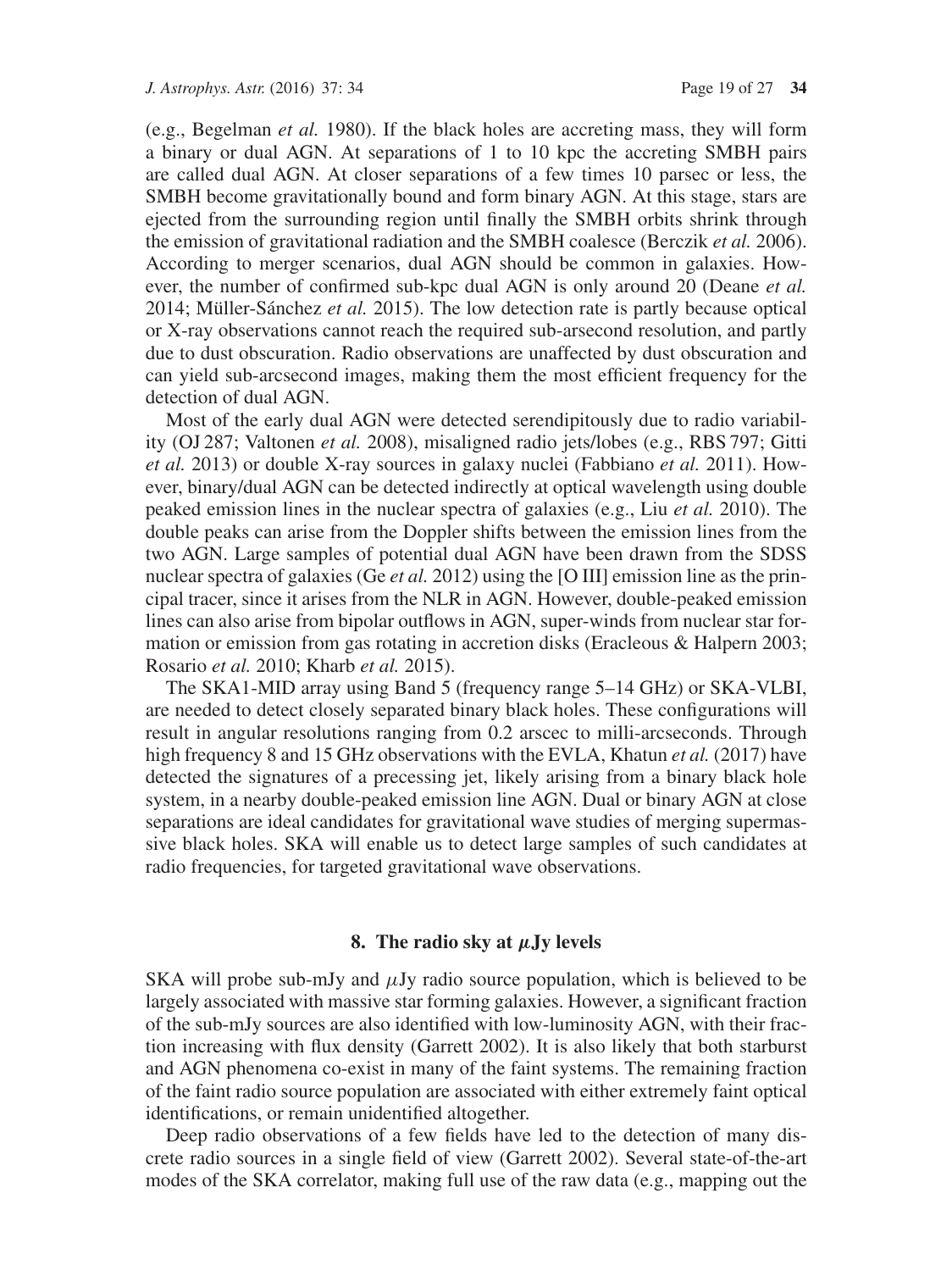| Frequency<br>(MHz) | Field              | Area<br>$(\text{deg}^2)$ | rms noise<br>$(mJy beam^{-1})$ Beam-size |                       | References                     |
|--------------------|--------------------|--------------------------|------------------------------------------|-----------------------|--------------------------------|
| 610                | Lockman Hole       | 0.2                      | 0.015                                    | $7''.1 \times 6''.5$  | Ibar <i>et al.</i> $(2009)$    |
| 610                | <b>VLA-VVDS</b>    | 1.0                      | 0.05                                     | $6''.0 \times 5''.0$  | Bondi et al. (2007)            |
| 610                | <b>xFLS</b>        | 4.0                      | 0.03                                     | $5''.8 \times 4''.7$  | Garn <i>et al.</i> (2007)      |
| 610                | Lockman Hole       | 8.0                      | 0.08                                     | $6''.0 \times 5''.0$  | Garn <i>et al.</i> (2010)      |
| 610                | ELAIS-N1           | 9.0                      | $0.04 - 0.07$                            | $6''.0 \times 5''.0$  | Garn <i>et al.</i> (2008)      |
| 610                | ELAIS-N1           | 1.0                      | 0.01                                     | $6''.0 \times 5''.0$  | Taylor & Jagannathan (2016)    |
| 325                | ELAIS-N1           | 1.1                      | 0.04                                     | $9''.4 \times 7''.4$  | Sirothia et al. (2009b)        |
| 325                | XMM-LSS            | 12                       | 0.15                                     | $10''.2 \times 7''.9$ | Wadadekar et al. (2017)        |
| 325                | <b>H-ATLAS</b>     | 90                       | 1.0                                      | $14'' - 24''$         | Mauch et al. (2013)            |
| 150                | <b>NOVO Boötes</b> | 11.3                     | 1.0                                      | $26'' \times 22''$    | Intema <i>et al.</i> $(2011)$  |
| 150                | <b>TGSS</b>        | 36900                    | 3.5                                      | $25'' \times 25''$    | Intema <i>et al.</i> $(2016b)$ |

**Table 3.** GMRT radio continuum surveys of extragalactic fields

primary beam response of individual resolution elements in their entirety, or simultaneous multiple-field correlation) coupled with fast data output rates, would be key to achieving high angular resolution images of large areas of the sky in a single pointing. These radio images would then be matched to the large areas of the sky that are routinely being surveyed in great detail by optical and near-IR instruments. These studies will help us to disentangle the contributions of star-formation and AGN activity to radio emission in galaxies, and lead to the discovery of new types of radio-weak objects. In addition, the 'tightness' of the radio – FIR correlation will be tested to higher redshifts, where the correlation is expected to break down due to the dominance of inverse-Compton scattering (Schleicher & Beck 2013).

### **9. Radio continuum surveys with the GMRT**

The GMRT has been recognized as a pathfinder radio telescope for SKA. Here we briefly describe some of the deep and wide radio continuum surveys that have been carried out with the GMRT (see Table 3).

### 9.1 *GMRT* 325 *MHz survey of Herschel fields*

The XMM-LSS field has been surveyed with the GMRT at 325 MHz (Wadadekar *et al*. 2017). This survey covers an area of  $\sim$ 12 deg<sup>2</sup> and overlaps fully with the SWIRE and HerMES survey areas in the XMM-LSS field. The 325 MHz GMRT mosaic image has an average rms noise of  $\sim$ 160  $\mu$ Jy beam<sup>-1</sup>, while in the central region the rms noise reaches down to ~120  $\mu$ Jy beam<sup>-1</sup>, with a synthesized beam of ~10".2 × 7 .9. The 325 MHz survey of XMM-LSS is one of the deepest low-frequency surveys over such a wide sky area and it detects ∼2553/3304 radio sources at ≥5σ with an rms noise cut-off  $\leq$  200/300  $\mu$ Jy beam<sup>-1</sup>, where a noise image is used for source extraction to account for non-uniformity. It is worth noting that these 325 MHz observations are about five times deeper than the previous 325 MHz observations of the XMM-LSS field (e.g., Cohen *et al.* 2003; Tasse *et al.* 2007), and result in a manifold increase in the source density.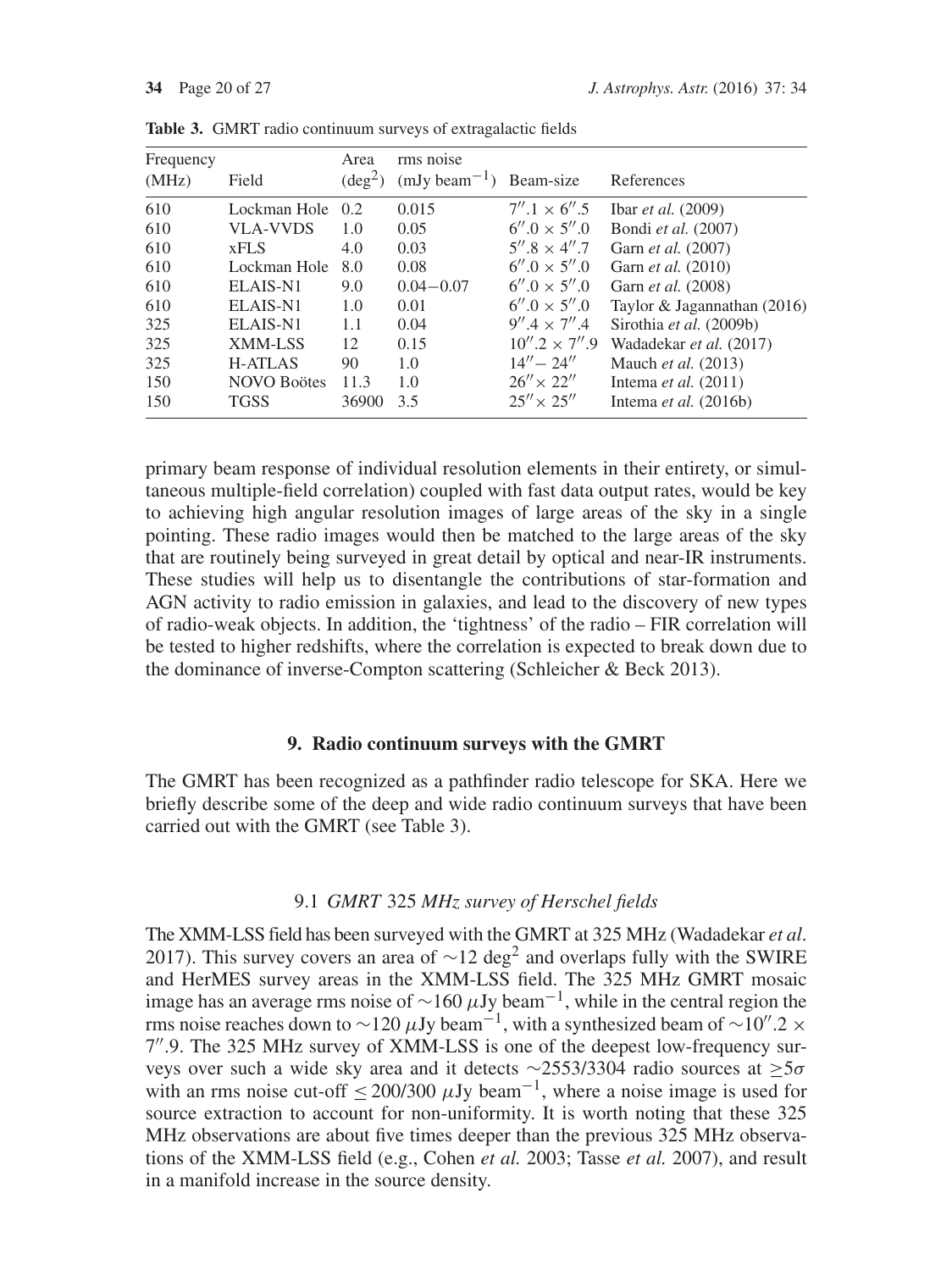Nearly 3.8 deg<sup>2</sup> area of the European Large-Area ISO Survey-North 1 (ELAIS-N1) field has been imaged at 325 MHz with the GMRT (Sirothia *et al.* 2009b). It is the most sensitive 325 MHz radio survey with a median rms noise of  $\sim$ 40  $\mu$ Jy beam<sup>-1</sup>: 1286 sources with a total flux density above  $\sim$ 270  $\mu$ Jy have been detected.

### 9.2 *GMRT 610 MHz Survey*

Garn *et al.* (2007) have carried out a 610 MHz survey of the Spitzer extragalactic First Look Survey field (xFLS). This survey covers a total area of  $\sim$ 4 deg<sup>2</sup> in seven individual pointings with an rms noise of  $\sim$ 30  $\mu$ Jy beam<sup>-1</sup> and resolution of 5".8  $\times$  4".7. This survey has detected a total of 3944 sources above the 5 $\sigma$  level. The ELAIS−N1, Lockman Hole and VLA−VVDS have also been surveyed with the GMRT at 610 MHz (see Table 3).

#### 9.3 150 *MHz GMRT sky survey*

The TIFR GMRT Sky Survey (TGSS) is a radio continuum survey at 150 MHz carried out with GMRT. This survey covers  $\sim$ 37,000 deg<sup>2</sup> of the sky north of declination of <sup>−</sup>53 degrees and reaches an rms noise level of 5−7 mJy beam−1, with an angular resolution of ∼25<sup>"</sup> (Intema *et al.* 2016a). The first release TGSS has produced a catalog of 0.64 million radio sources at the  $7\sigma$  level. More details about the TGSS can be found at http://tgss.ncra.tifr.res.in/. This survey and products from it will provide a reference for various new low-frequency telescopes, in particular, SKA-LOW. (Intema *et al.* 2011) carried out the 150 MHz GMRT survey of the NOVO Boötes field with an area coverage of ~11.3 deg<sup>2</sup> and an rms noise of ~1.0 mJy beam<sup>-1</sup>.

#### **10. New directions**

In addition to expanding the scope of current AGN physics, there are exciting possibilities for new physics that will emerge from SKA. Given the order of magnitude increase in the sensitivity of the upcoming SKA surveys, we are likely to detect new classes of AGN. In particular, the radio-quiet or moderately radio-loud AGN hosted in dusty galaxies at high redshifts. In fact, the modelling of the X-ray background emission predicts a population of obscured AGN (Gilli *et al.* 2007), that has so far not been detected. We can also detect the first generation radio-loud AGN at redshifts >7 (Afonso *et al.* 2015). These will place stringent constraints on the relationship between black hole masses, spins, accretion rates, and production of powerful jets, as the supermassive black holes would have formed around them, in the hierarchical galaxy evolution model (e.g., Li *et al.* 2007).

Furthermore, radio AGN that are now considered outliers, like hybrid FRI/II sources, X-shaped or highly distorted jet sources, or 'intermediate' sources that lie close to the radio-loud/radio-quiet divide, or several times re-started AGN sources, could turn out to be norm when observing the radio Universe at high sensitivity. With the detection of many more such sources, it will become possible to create their luminosity functions, and examine their evolution and redshift distributions. Questions of the kind, 'are sources at the cusp transitioning from one AGN class to another?',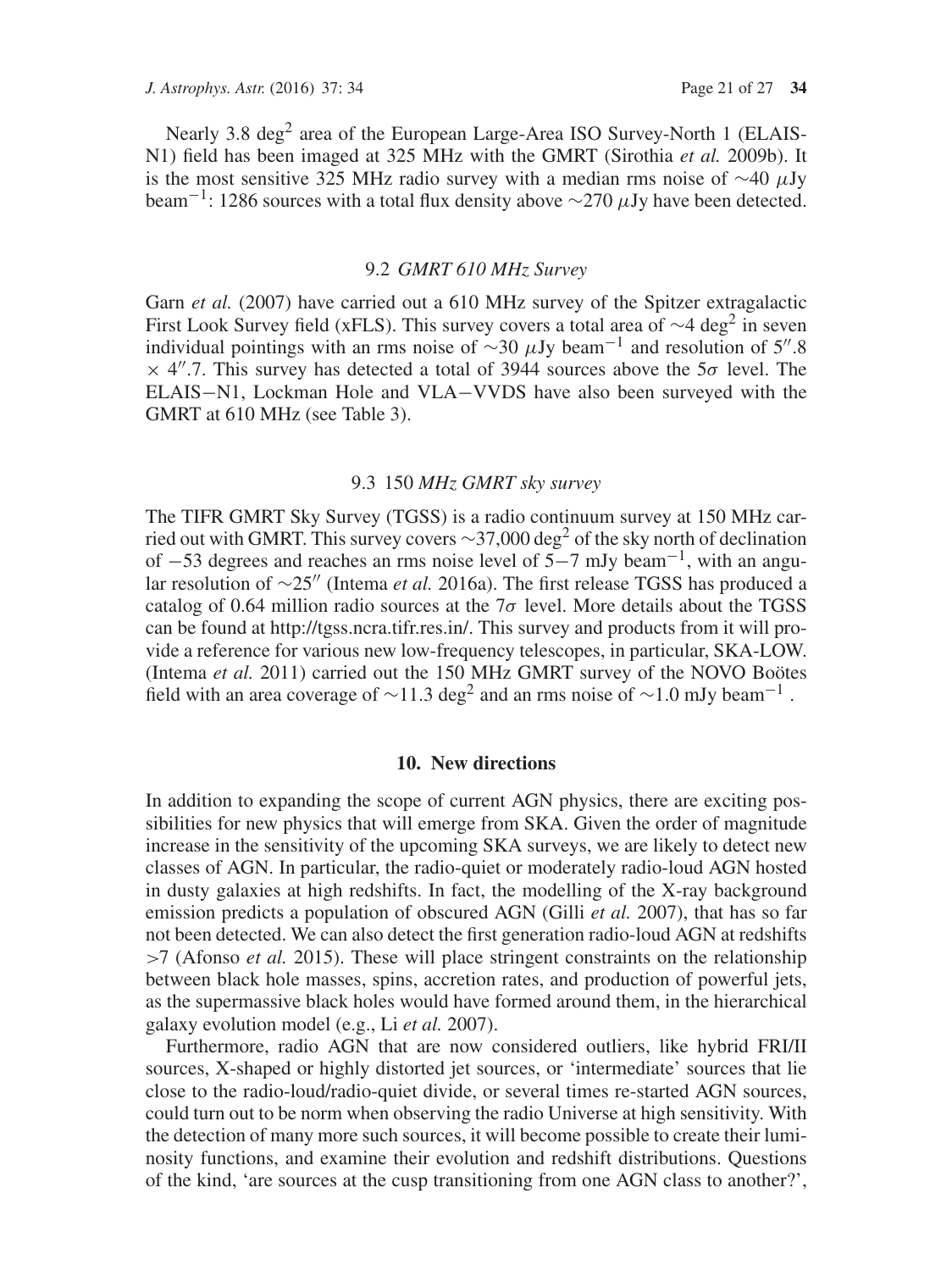will be answered. For instance, it has been hypothesized that FRII radio galaxies evolve into FRI radio galaxies (e.g., Baum *et al.* 1995). Are hybrid FRI/II sources then the transitioning objects? This can be rigorously tested when more hybrid and FRI sources with weak diffuse lobes are discovered at higher redshifts. These discoveries are expected to fundamentally alter our view of AGN, of galaxies, and of the Universe.

#### **11. Concluding remarks**

We have summarized various science interests of a large fraction of the AGN community in India. Whether it comes to detecting 'intermediate' sources between the radio-loud and radio-quiet classes, or 'intermediate' sources between FRIs and FRIIs, relic emission from previous activities of the AGN, giant radio jets in spiral galaxies, double–double or triple–double radio galaxies, or faint ultra-steep spectrum sources at high redshifts, higher sensitivity data that are at present unavailable, are required. The various SKA configurations and the upcoming SKA surveys will meet these needs. VLBI is required to probe the regions close to the central black holes. Again, an increase in sensitivity is crucial. SKA-VLBI which could include large single antennas like the upcoming FAST radio telescope, will be able to study parsec and sub-parsec-scale radio jets and their magnetic field structures in low luminosity AGN, which have so far remained below the sensitivity limits of the current VLBI arrays. In short, several burning questions on AGN physics, the answers to which have primarily been limited by the lack of resolution, sensitivity or statistically significant number of sources, will be addressed directly by SKA. Many more new leading questions on AGN physics will hopefully be raised.

#### **Acknowledgements**

The authors would like to thank the anonymous referee for their careful reading of the manuscript and providing insightful suggestions that have improved this paper. MP is thankful to the CEFIPRA organization for the Franco–Indian research grant.

#### **References**

Afonso, J., Casanellas, J., Prandoni, I., Jarvis, M., Lorenzoni, S., Magliocchetti, M., Seymour, N. 2015, *Advancing Astrophysics with the Square Kilometre Array (AASKA14)*, 71.

Antonucci, R. 1993, *ARA&A*, **31**, 473.

- Bagchi, J., Vivek, M., Vikram, V., Hota, A., Biju, K. G., Sirothia, S. K., Srianand, R., Gopal-Krishna, Jacob, J. 2014, *ApJ*, **788**, 174.
- Banfield, J. K., George, S. J., Taylor, A. R., Stil, J. M., Kothes, R., Scott, D. 2011, *ApJ*, **733**, 69.

Barnes, J. E., Hernquist, L. 1992, *ARA&A*, **30**, 705.

- Baum, S. A., Zirbel, E. L., O'Dea, C. P. 1995, *ApJ*, **451**, 88.
- Becker, R. H., White, R. L., Helfand, D. J. 1995, *ApJ*, **450**, 559.
- Beckwith, K., Hawley, J. F., Krolik, J. H. 1180, *ApJ*, 678.
- Begelman, M. C., Blandford, R. D., Rees, M. J. 1980, *Nature*, **287**, 307.
- Berczik, P., Merritt, D., Spurzem, R., Bischof, H.-P. 2006, *ApJL*, **642**, L21.
- Best, P. N., Heckman, T. M. 2012, *MNRAS*, **421**, 1569.
- Bicknell, G. V. 1986, *ApJ*, **300**, 591.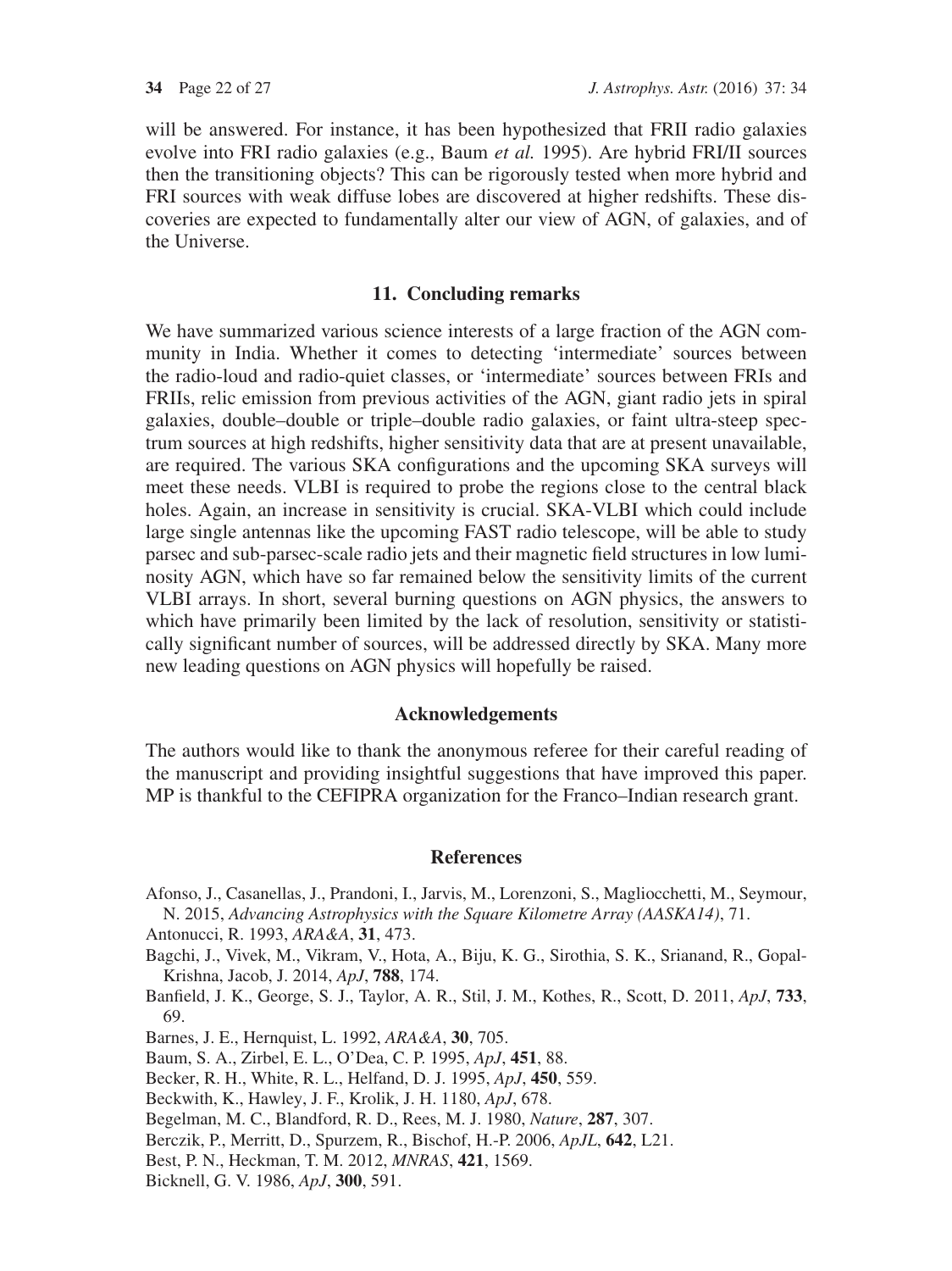- Blandford, R. D. 1993, Astrophysical Jet, *Space Telescope Science Inst. Symp. Ser. 6*, edited by D. Burgarella, M. Livio & C. P. O'Dea (Cambridge Univ. Press), p.15.
- Blandford, R. D., Payne, D. G. 1982, *MNRAS*, **199**, 883.
- Blandford, R. D., Znajek, R. L. 1977, *MNRAS*, **179**, 433.
- Bondi, M., Ciliegi, P., Venturi, T., Dallacasa, D., Bardelli, S., Zucca, E., Athreya, R. M., Gregorini, L., Zanichelli, A., Le Fè, O., Contini, T., Garilli, B., Iovino, A., Temporin, S., Vergani, D. 2007, *A&A*, **463**, 519.
- Brocksopp, C., Kaiser, C. R., Schoenmakers, A. P., de Bruyn, A. G. 2007, *MNRAS*, **382**, 1019.
- Chandra, S., Baliyan, K. S., Ganesh, S., Foschini, L. 2014, *ApJ*, **791**, 85.
- Chandra, S., Baliyan, K. S., Ganesh, S., Joshi, U. C. 2012, *ApJ*, **746**, 92.
- Cheung, C. C. 2007, *AJ*, **133**, 2097.
- Cohen, A. S., Rö, H. J. A., Kassim, N. E., Cotton, W. D., Perley, R. A., Wilman, R., Best, P., Pierre, M., Birkinshaw, M., Bremer, M., Zanichelli, A. 2003, *ApJ*, **591**, 640.
- Comerford, J. M., Schluns, K., Greene, J. E., Cool, R. J. 2013, *ApJ*, **777**, 64.
- Condon, J. J., Cotton, W. D., Greisen, E. W., Yin, Q. F., Perley, R. A., Taylor, G. B., Broderick, J. J. 1693, *AJ*, 115.
- Cox, T. J., Jonsson, P., Primack, J. R., Somerville, R. S. 2006, *MNRAS*, **373**, 1013.
- Croton, D. J., Springel, V., White, S. D. M., De Lucia, G., Frenk, C. S., Gao, L., Jenkins, A., Kauffmann, G., Navarro, J. F., Yoshida, N. 2006, *MNRAS*, **365**, 11.
- Davé, R., Cen, R., Ostriker, J. P., Bryan, G. L., Hernquist, L., Katz, N., Weinberg, D. H., Norman, M. L., O'Shea, B. 2001, *ApJ*, **552**, 473.
- Davies, R. D. 1990, in: *New Windows to the Universe*, edited by F. Sanchez and M. Vazquez, vol. 2, pp. 81–99.
- Deane, R. P., Paragi, Z., Jarvis, M. J., Coriat, M., Bernardi, G., Fender, R. P., Frey, S., Heywood, I., Klöckner, H.-R., Grainge, K., Rumsey, C. 2014, *Nature*, **511**, 57.
- Dewdney, P., Turner, W., Millenaar, R., McCool, R., Lazio, J., Cornwell, T. 2013, *SKA1 System Baseline Design*, Document number SKA-TEL-SKO-DD-001 Revision 1.
- Eracleous, M., Halpern, J. P. 2003, *ApJ*, **599**, 886.
- Fabbiano, G., Wang, J., Elvis, M., Risaliti, G. 2011, *Nature*, **477**, 431.
- Fanaroff, B. L., Riley, J. M. 1974, *MNRAS*, **167**, 31.
- Fossati, G., Maraschi, L., Celotti, A., Comastri, A., Ghisellini, G. 1998, *MNRAS*, **299**, 433.
- Gabuzda, D. C., Knuettel, S., Bonafede, A. 2015, *A&A*, **583**, A96.
- Gabuzda, D. C., Mullan, C. M., Cawthorne, T. V., Wardle, J. F. C., Roberts, D. H. 1994, *ApJ*, **435**, 140.
- Gabuzda, D. C., Reichstein, A. R., O'Neill, E. L. 2014, *MNRAS*, **444**, 172.
- Galametz, A., Stern, D., De Breuck, C., Hatch, N., Mayo, J., Miley, G., Rettura, A., Seymour, N., Stanford, S. A., Vernet, J. 2012, *ApJ*, **749**, 169.
- Gallimore, J. F., Axon, D. J., O'Dea, C. P., Baum, S. A., Pedlar, A. 2006, *AJ*, **132**, 546.
- Garn, T., Green, D. A., Hales, S. E. G., Riley, J. M., Alexander, P. 2007, *MNRAS*, **376**, 1251.
- Garn, T., Green, D. A., Riley, J. M., Alexander, P. 2008, *MNRAS*, **383**, 75.
- Garn, T. S., Green, D. A., Riley, J. M., Alexander, P. 2010, *Bull. Astron. Soc. India*, **38**, 103.
- Garofalo, D. 2013, *MNRAS*, **434**, 3196.
- Garrett, M. A. 2002, *A&A*, **384**, L19.
- Ge, J.-Q., Hu, C., Wang, J.-M., Bai, J.-M., Zhang, S. 2012, *ApJS*, **201**, 31.
- Gilli, R., Comastri, A., Hasinger, G. 2007, *A&A*, **463**, 79.
- Gitti, M., Giroletti, M., Giovannini, G., Feretti, L., Liuzzo, E. 2013, *A&A*, **557**, L14.
- Greene, J. E., Ho, L. C. 2007, *ApJ*, **667**, 131.
- Hardcastle, M. J., Evans, D. A., Croston, J. H. 1849, *MNRAS*, 376.
- Harris, D. E., Krawczynski, H. 2006, *ARA&A*, **44**, 463.
- Heckman, T. M., Smith, E. P., Baum, S. A., van Breugel, W. J. M., Miley, G. K., Illingworth, G. D., Bothun, G. D., Balick, B. 1986, *ApJ*, **311**, 526.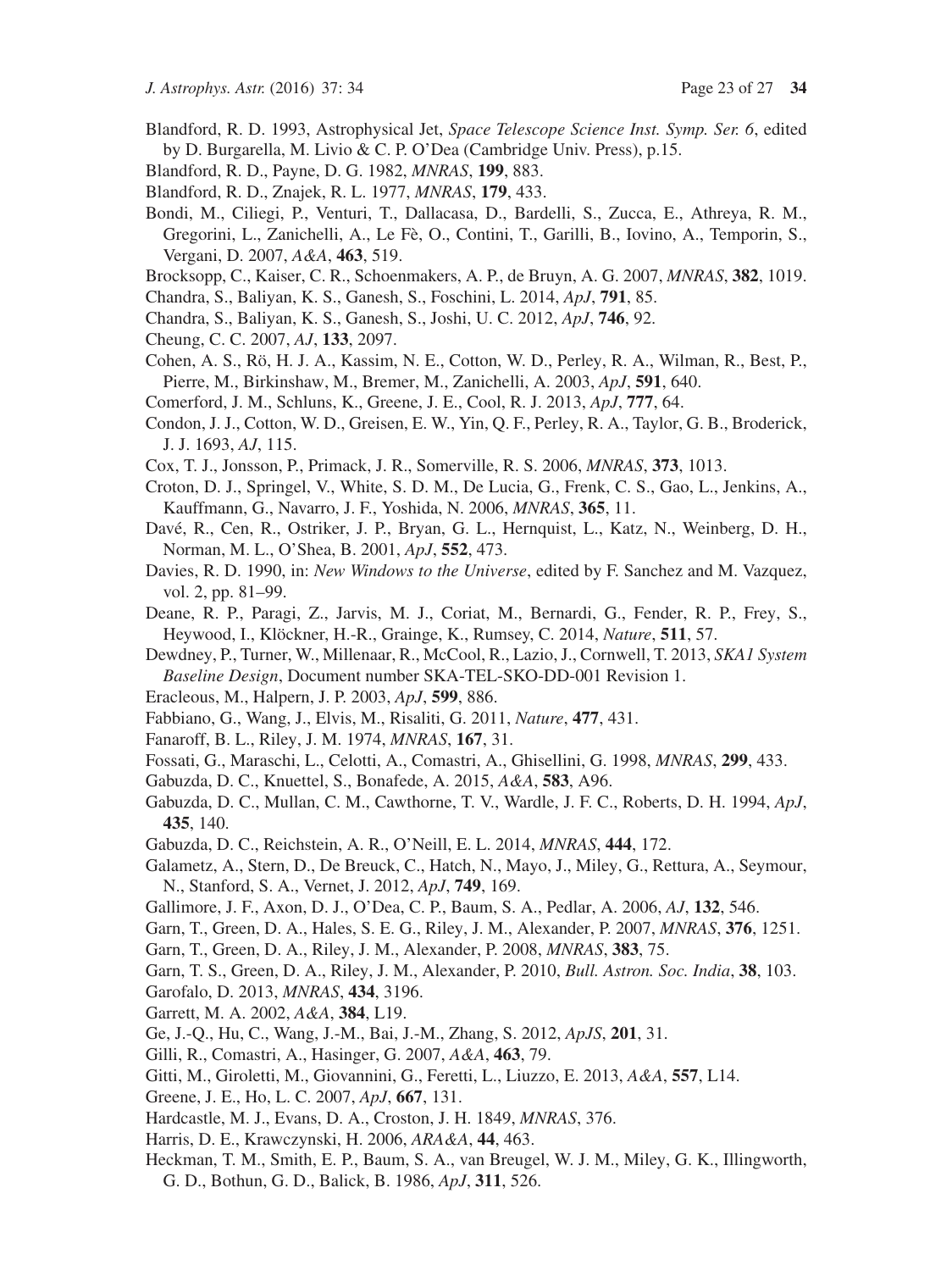- Ho, L., Kormendy, J. 2000, *Supermassive Black Holes in Active Galactic Nuclei*, edited by P. Murdin.
- Ho, L. C., Peng, C. Y. 2001, *ApJ*, **555**, 650.
- Hota, A., Croston, J. H., Ohyama, Y., Stalin, C. S., Hardcastle, M. J., Konar, C., Aravind, R. P., Agarwal, S. M., Dharmik Bhoga, S. A., Dabhade, P. A., Kamble, A. A., Mohanty, P. K., Mukherjee, A., Pandey, A. V., Patra, A., Pechetti, R., Raut, S. S., Sushma, V., Vaddi, S., Verma, N. 2014, ArXiv e-prints.
- Hota, A., Sirothia, S. K., Ohyama, Y., Konar, C., Kim, S., Rey, S.-C., Saikia, D. J., Croston, J. H., Matsushita, S. 2011, *MNRAS*, **417**, L36.
- Hovatta, T., Lister, M. L., Aller, M. F., Aller, H. D., Homan, D. C., Kovalev, Y. Y., Pushkarev, A. B., Savolainen, T. 2012, *AJ*, **144**, 105.
- Ibar, E., Ivison, R. J., Biggs, A. D., Lal, D. V., Best, P. N., Green, D. A. 2009, *MNRAS*, **397**, 281.
- Intema, H. T., Jagannathan, P., Mooley, K. P., Frail, D. A. 2016a, ArXiv e-prints.
- Intema, H. T., Jagannathan, P., Mooley, K. P., Frail, D. A. 2016b, ArXiv e-prints.
- Intema, H. T., van Weeren, R. J., Röttgering, H. J. A., Lal, D. V. 2011, *A&A*, **535**, A38.
- Ishwara-Chandra, C. H., Saikia, D. J. 1999, *MNRAS*, **309**, 100.
- Ishwara-Chandra, C. H., Sirothia, S. K., Wadadekar, Y., Pal, S. 2011, *J. Astrophys. Astr.*, **32**, 609.
- Ishwara-Chandra, C. H., Sirothia, S. K., Wadadekar, Y., Pal, S., Windhorst, R. 2010a, *MNRAS*, **405**, 436.
- Ishwara-Chandra, C. H., Sirothia, S. K., Wadadekar, Y., Pal, S., Windhorst, R. 2010b, *MNRAS*, **405**, 436.
- Jamrozy, M., Konar, C., Saikia, D. J., Stawarz, Ł., Mack, K.-H., Siemiginowska, A. 2007, *MNRAS*, **378**, 581.
- Jamrozy, M., Saikia, D. J., Konar, C. 2009, *MNRAS*, **399**, L141.
- Johnston-Hollitt, M., Dehghan, S., Pratley, L. 2015, *Advancing Astrophysics with the Square Kilometre Array (AASKA14)*, 101.
- Kale *et al.* 2016, *J. Astrophys. Astr.*, 37, this issue.
- Kellermann, K. I., Sramek, R., Schmidt, M., Shaffer, D. B., Green, R. 1989, *AJ*, **98**, 1195.
- Ker, L. M., Best, P. N., Rigby, E. E., Röttgering, H. J. A., Gendre, M. A. 2012, *MNRAS*, **2644**, 420.
- Kharb, P., Das, M., Paragi, Z., Subramanian, S., Chitta, L. P. 2015, *ApJ*, **799**, 161.
- Kharb, P., Gabuzda, D. C., O'Dea, C. P., Shastri, P., Baum, S. A. 2009, *ApJ*, **694**, 1485.
- Kharb, P., Lister, M. L., Cooper, N. J. 2010, *ApJ*, **710**, 764.
- Kharb, P., O'Dea, C. P., Baum, S. A., Colbert, E. J. M., Xu, C. 2006, *ApJ*, **652**, 177.
- Kharb, P., O'Dea, C. P., Baum, S. A., Daly, R. A., Mory, M. P., Donahue, M., Guerra, E. J. 2008, *ApJS*, **174**, 74.
- Kharb, P., O'Dea, C. P., Baum, S. A., Hardcastle, M. J., Dicken, D., Croston, J. H., Mingo, B., Noel-Storr, J. 2014, *MNRAS*, **2976**, 440.
- Kharb, P., O'Dea, C. P., Tilak, A., Baum, S. A., Haynes, E., Noel-Storr, J., Fallon, C., Christiansen, K. 2012, *ApJ*, **754**, 1.
- Kharb, P., Shastri, P., Gabuzda, D. C. 2005, *ApJL*, **632**, L69.
- Kharb, P., Srivastava, S., Singh, V., Gallimore, J. F., Ishwara-Chandra, C. H., Ananda, H. 2016, *MNRAS*, **459**, 1310.
- Kharb, P. *et al.* 2017, *MNRAS*, in preparation.
- Khatun *et al.* 2017, *MNRAS*, in Press.
- Konar, C., Hardcastle, M. J. 2013, *MNRAS*, **436**, 1595.
- Konar, C., Hardcastle, M. J., Jamrozy, M., Croston, J. H. 2013a, *MNRAS*, **2137**, 430.
- Konar, C., Hardcastle, M. J., Jamrozy, M., Croston, J. H. 2013b, *MNRAS*, **2137**, 430.
- Konar, C., Saikia, D. J., Jamrozy, M., Machalski, J. 2006, *MNRAS*, **372**, 693.
- Kormendy, J., Ho, L. C. 2013, *ARA&A*, **51**, 511.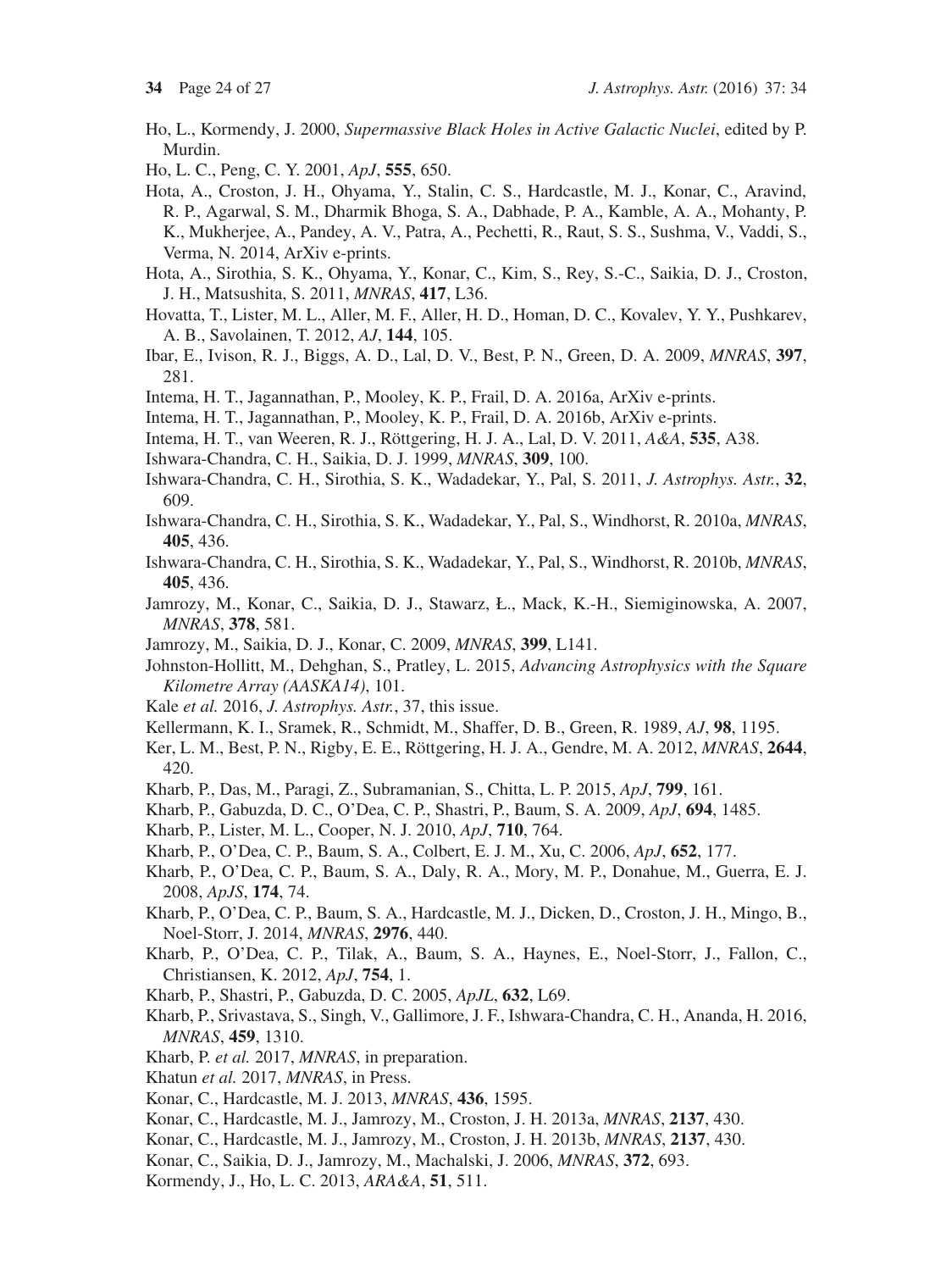- Laing, R. A. 1993, in: *Sub-arcsecond Radio Astronomy*, edited by R. J. Davis and R. S. Booth, 346.
- Laing, R. A. 1996, in: *IAU Symposium*, vol. 175, Extragalactic Radio Sources, edited by R. D. Ekers, C. Fanti and L. Padrielli, 147.
- Laing, R. A., Bridle, A. H. 2002, *MNRAS*, **336**, 1161.
- Lal, D. V., Ho, L. C. 2010, *AJ*, **139**, 1089.
- Lal, D. V., Kraft, R. P., Forman, W. R., Hardcastle, M. J., Jones, C., Nulsen, P. E. J., Evans, D. A., Croston, J. H., Lee, J. C. 2010, *ApJ*, **722**, 1735.
- Lal, D. V., Kraft, R. P., Randall, S. W., Forman, W. R., Nulsen, P. E. J., Roediger, E., ZuHone, J. A., Hardcastle, M. J., Jones, C., Croston, J. H. 2013, *ApJ*, **764**, 83.
- Lal, D. V., Rao, A. P. 2005, *MNRAS*, **356**, 232.
- Lal, D. V., Rao, A. P. 2007, *MNRAS*, **374**, 1085.
- Lal, D. V., Shastri, P., Gabuzda, D. C. 2004, *A&A*, **425**, 99.
- Lal, D. V., Shastri, P., Gabuzda, D. C. 2011, *ApJ*, **731**, 68.
- Landt, H., Perlman, E. S., Padovani, P. 2006, *ApJ*, **637**, 183.
- Laor, A. 2000, *ApJL*, **543**, L111.
- Ledlow, M. J., Owen, F. N. 1996, *AJ*, **112**, 9.
- Ledlow, M. J., Owen, F. N., Keel, W. C. 1998, *ApJ*, **495**, 227.
- Li, Y., Hernquist, L., Robertson, B., Cox, T. J., Hopkins, P. F., Springel, V., Gao, L., Di Matteo, T., Zentner, A. R., Jenkins, A., Yoshida, N. 2007, *ApJ*, **665**, 187.
- Lister, M. L., Cohen, M. H., Homan, D. C., Kadler, M., Kellermann, K. I., Kovalev, Y. Y., Ros, E., Savolainen, T., Zensus, J. A. 2009, *AJ*, **138**, 1874.
- Liu, R., Pooley, G. 1991, *MNRAS*, **253**, 669.
- Liu, X., Greene, J. E., Shen, Y., Strauss, M. A. 2010, *ApJL*, **715**, L30.
- Lynden-Bell, D. 1969, *Nature*, **223**, 690.
- Machalski, J., Jamrozy, M., Zola, S. 2001, *A&A*, **371**, 445.
- Malarecki, J. M., Staveley-Smith, L., Saripalli, L., Subrahmanyan, R., Jones, D. H., Duffy, A. R., Rioja, M. 2013, *MNRAS*, **432**, 200.
- Mao, M. Y., Owen, F., Duffin, R., Keel, B., Lacy, M., Momjian, E., Morrison, G., Mroczkowski, T., Neff, S., Norris, R. P., Schmitt, H., Toy, V., Veilleux, S. 2015, *MNRAS*, **446**, 4176.
- Marecki, A., Szablewski, M. 2009, *A&A*, **506**, L33.
- Martini, P., Regan, M. W., Mulchaey, J. S., Pogge, R. W. 2003, *ApJ*, **589**, 774.
- Mauch, T., Klöckner, H.-R., Rawlings, S., Jarvis, M., Hardcastle, M. J., Obreschkow, D., Saikia, D. J., Thompson, M. A. 2013, *MNRAS*, **435**, 650.
- McKinney, J. C. 2006, *MNRAS*, **368**, 1561.
- McLure, R. J., Kukula, M. J., Dunlop, J. S., Baum, S. A., O'Dea, C. P., Hughes, D. H. 1999, *MNRAS*, **308**, 377.
- McLure, R. J., Willott, C. J., Jarvis, M. J., Rawlings, S., Hill, G. J., Mitchell, E., Dunlop, J. S., Wold, M. 2004, *MNRAS*, **351**, 347.
- Meier, D. L. 1999, *ApJ*, **522**, 753.
- Merloni, A., Heinz, S., di Matteo, T. 2003, *MNRAS*, **345**, 1057.
- Middelberg, E., Norris, R. P., Tingay, S., Mao, M. Y., Phillips, C. J., Hotan, A. W. 2008, *A&A*, **491**, 435.
- Mihos, J. C., Hernquist, L. 1996, *ApJ*, **464**, 641.
- Müller-Sánchez, F., Comerford, J. M., Nevin, R., Barrows, R. S., Cooper, M. C., Greene, J. E. 2015, *ApJ*, **813**, 103.
- Nan, R., Li, D., Jin, C., Wang, Q., Zhu, L., Zhu, W., Zhang, H., Yue, Y., Qian, L. 2011, *Int. J. Mod. Phys. D*, **20**, 989.
- Nandi, S., Roy, R., Saikia, D. J., Singh, M., Chandola, H. C., Baes, M., Joshi, R., Gentile, G., Patgiri, M. 2014, *ApJ*, **789**, 16.
- Nandi, S., Saikia, D. J. 2012, *Bull. Astron. Soc. India*, **40**, 121.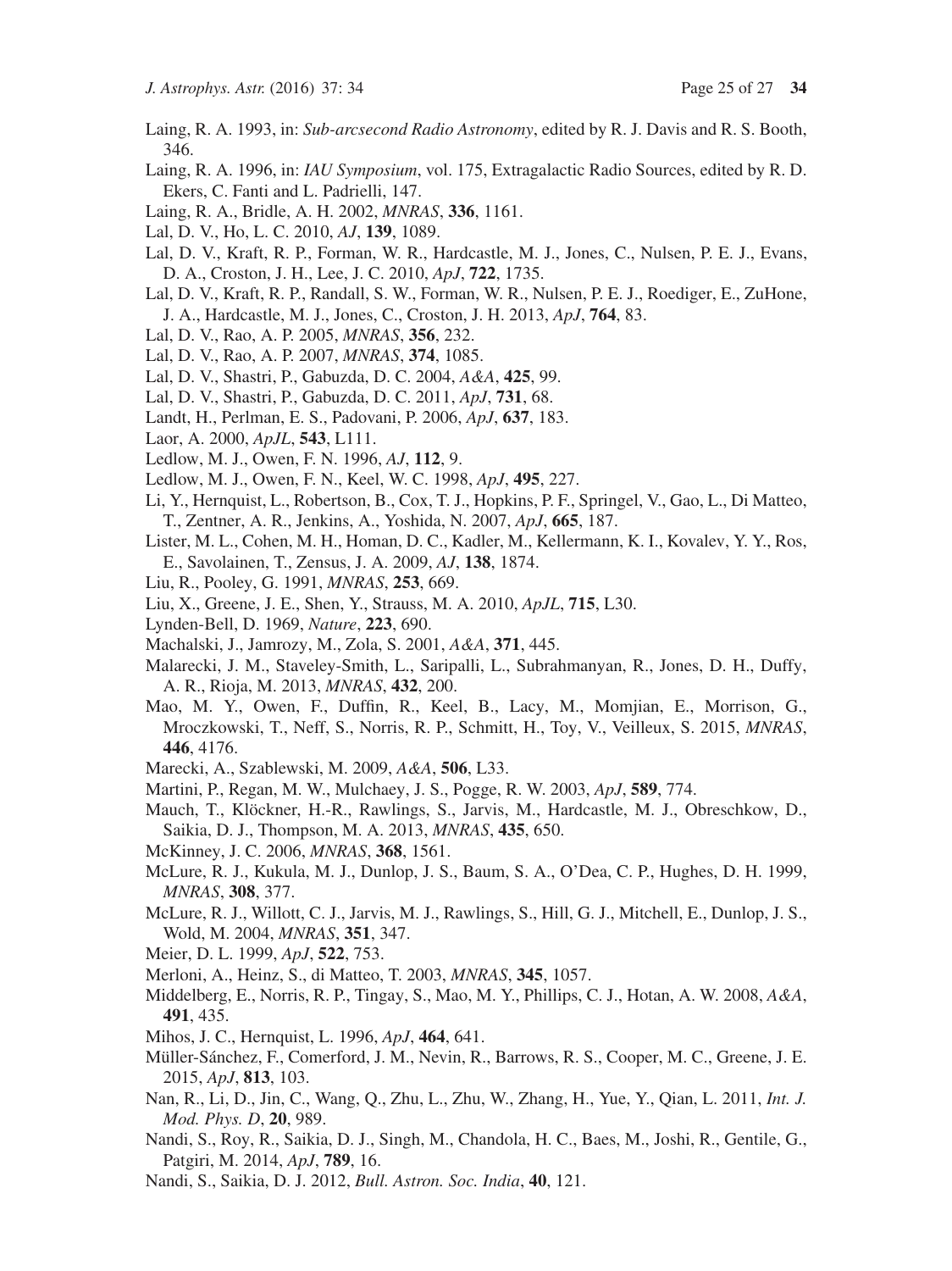- Nath, B. B. 1995, *MNRAS*, **274**, 208.
- Nath, B. B. 2010, *MNRAS*, **407**, 1998.
- Netzer, H. 2015, *ARA&A*, **53**, 365.
- Norris, R. P., Afonso, J., Cava, A., Farrah, D., Huynh, M. T., Ivison, R. J., Jarvis, M., Lacy, M., Mao, M., Maraston, C., Mauduit, J.-C., Middelberg, E., Oliver, S., Seymour, N., Surace, J. 2011, *ApJ*, **736**, 55.
- Norris, R. P., Tingay, S., Phillips, C., Middelberg, E., Deller, A., Appleton, P. N. 2007, *MNRAS*, **378**, 1434.
- O'Dea, C. P., Owen, F. N. 1985, *AJ*, **90**, 927.
- Padovani, P., Giommi, P. 1995, *MNRAS*, **277**, 1477.
- Pandey-Pommier *et al.* 2016, *SF2A Conference Proceedings*, arXiv: 1610.05650.
- Paragi, Z., Godfrey, L., Reynolds, C. *et al.* 2015, *Advancing Astrophysics with the Square Kilometre Array (AASKA14)*, 143.
- Pedelty, J. A., Rudnick, L., McCarthy, P. J., Spinrad, H. 1989, *AJ*, **97**, 647.
- Prandoni, I., Seymour, N. 2015, *Advancing Astrophysics with the Square Kilometre Array (AASKA14)*, 67.
- Prestage, R. M., Peacock, J. A. 1988, *MNRAS*, **230**, 131.
- Proctor, D. D. 2011, *ApJS*, **194**, 31.
- Punsly, B., Marziani, P., Kharb, P., O'Dea, C. P., Vestergaard, M. 2015, *ApJ*, **812**, 79.
- Randall, S. W., Forman, W. R., Giacintucci, S., Nulsen, P. E. J., Sun, M., Jones, C., Churazov, E., David, L. P., Kraft, R., Donahue, M., Blanton, E. L., Simionescu, A., Werner, N. 2011, *ApJ*, **726**, 86.
- Rees, M. J., Begelman, M. C., Blandford, R. D., Phinney, E. S. 1982, *Nature*, **295**, 17.
- Reichstein, A., Gabuzda, D. 2010, in: *Astronomical Society of the Pacific Conference Series*, Vol. 427, Accretion and Ejection in AGN: A Global View, edited by L. Maraschi, G. Ghisellini, R. Della Ceca and F. Tavecchio, 211.
- Rodriguez, C., Taylor, G. B., Zavala, R. T., Peck, A. B., Pollack, L. K., Romani, R. W. 2006, *ApJ*, **646**, 49.
- Rosario, D. J., McGurk, R. C., Max, C. E., Shields, G. A., Smith, K. L., Ammons, S. M. 2011, *ApJ*, **739**, 44.
- Rosario, D. J., Shields, G. A., Taylor, G. B., Salviander, S., Smith, K. L. 2010, *ApJ*, **716**, 131.
- Saikia, D. J., Jamrozy, M. 2009, *Bull*. *Astron. Soc*. *India*, 37.
- Saikia, D. J., Konar, C., Kulkarni, V. K. 2006, *MNRAS*, **366**, 1391.
- Sambruna, R. M., Maraschi, L., Urry, C. M. 1996, *ApJ*, **463**, 444.
- Schleicher, D. R. G., Beck, R. 2013, *A&A*, **556**, A142.
- Schoenmakers, A. P., de Bruyn, A. G., Röttgering, H. J. A., van der Laan, H., Kaiser, C. R. 2000, *MNRAS*, **315**, 371.
- Schweizer, F. 1982, *ApJ*, **252**, 455.
- Schweizer, F. 1986, *Science*, **231**, 227.
- Sebastian *et al.* 2017, *MNRAS*, in preparation.
- Seymour, N., Stern, D., De Breuck, C., Vernet, J., Rettura, A., Dickinson, M., Dey, A., Eisenhardt, P., Fosbury, R., Lacy, M., McCarthy, P., Miley, G., Rocca-Volmerange, B., Röttgering, H., Stanford, S. A., Teplitz, H., van Breugel, W., Zirm, A. 2007, *ApJS*, **171**, 353.
- Sikora, M., Begelman, M. C. 2013, *ApJL*, **764**, L24.
- Sikora, M., Stawarz, Ł., Lasota, J.-P. 2007, *ApJ*, **658**, 815.
- Singh, V., Beelen, A., Wadadekar, Y., Sirothia, S., Ishwara-Chandra, C. H., Basu, A., Omont, A., McAlpine, K., Ivison, R. J., Oliver, S., Farrah, D., Lacy, M. 2014, *A&A*, **569**, A52.
- Singh, V., Ishwara-Chandra, C. H., Kharb, P., Srivastava, S., Janardhan, P. 2016, *ApJ*, **826**, 132.
- Singh, V., Ishwara-Chandra, C. H., Sievers, J., Wadadekar, Y., Hilton, M., Beelen, A. 2015a, *MNRAS*, **454**, 1556.
- Singh, V., Ishwara-Chandra, C. H., Wadadekar, Y., Beelen, A., Kharb, P. 2015b, *MNRAS*, **446**, 599.